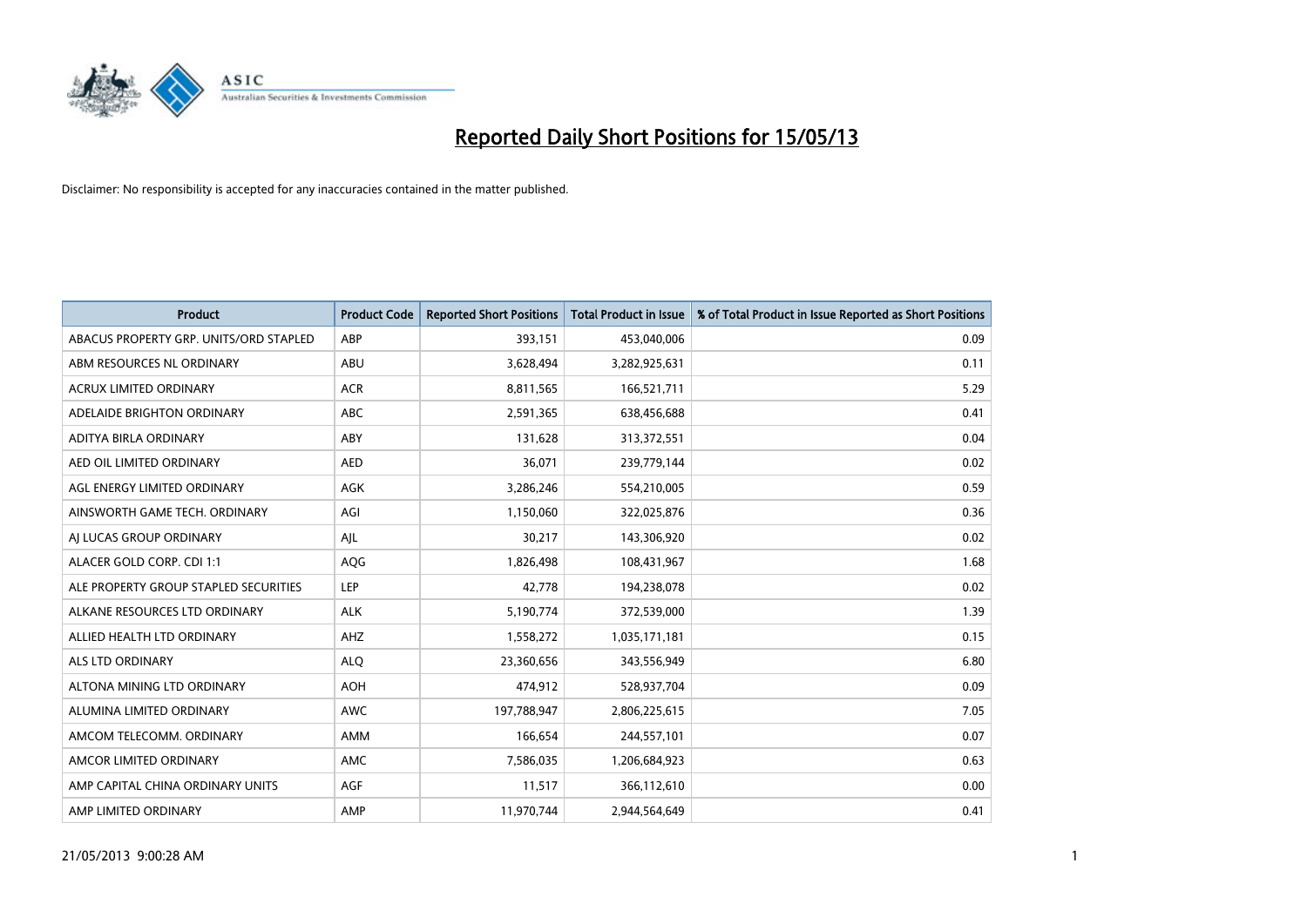

| <b>Product</b>                            | <b>Product Code</b> | <b>Reported Short Positions</b> | <b>Total Product in Issue</b> | % of Total Product in Issue Reported as Short Positions |
|-------------------------------------------|---------------------|---------------------------------|-------------------------------|---------------------------------------------------------|
| AMPELLA MINING ORDINARY                   | <b>AMX</b>          | 2,013,634                       | 248,000,493                   | 0.81                                                    |
| ANGLOGOLD ASHANTI CDI 5:1                 | AGG                 |                                 | 89,207,765                    | 0.00                                                    |
| ANSELL LIMITED ORDINARY                   | <b>ANN</b>          | 10,847,130                      | 130,841,339                   | 8.29                                                    |
| ANTARES ENERGY LTD ORDINARY               | <b>AZZ</b>          | 329,484                         | 257,000,000                   | 0.13                                                    |
| ANZ BANKING GRP LTD ORDINARY              | ANZ                 | 4,386,598                       | 2,743,749,158                 | 0.16                                                    |
| APA GROUP STAPLED SECURITIES              | <b>APA</b>          | 11,832,406                      | 835,750,807                   | 1.42                                                    |
| APN NEWS & MEDIA ORDINARY                 | <b>APN</b>          | 19,540,529                      | 661,526,586                   | 2.95                                                    |
| AQUARIUS PLATINUM. ORDINARY               | AQP                 | 9,001,857                       | 486,851,336                   | 1.85                                                    |
| AQUILA RESOURCES ORDINARY                 | <b>AQA</b>          | 13,889,658                      | 411,804,442                   | 3.37                                                    |
| ARAFURA RESOURCE LTD ORDINARY             | <b>ARU</b>          | 327,087                         | 441,270,644                   | 0.07                                                    |
| ARB CORPORATION ORDINARY                  | <b>ARP</b>          | 220.448                         | 72,481,302                    | 0.30                                                    |
| ARDENT LEISURE GROUP STAPLED SECURITIES   | AAD                 | 2,065,017                       | 397,803,987                   | 0.52                                                    |
| ARISTOCRAT LEISURE ORDINARY               | <b>ALL</b>          | 3,778,359                       | 551,418,047                   | 0.69                                                    |
| <b>ARRIUM LTD ORDINARY</b>                | ARI                 | 8,965,644                       | 1,355,433,903                 | 0.66                                                    |
| ASCIANO LIMITED ORDINARY                  | <b>AIO</b>          | 14,663,382                      | 975,385,664                   | 1.50                                                    |
| ASG GROUP LIMITED ORDINARY                | <b>ASZ</b>          | 1,331,220                       | 206,720,839                   | 0.64                                                    |
| ASPEN GROUP ORD/UNITS STAPLED             | APZ                 | 218,386                         | 1,192,665,422                 | 0.02                                                    |
| ASTRO JAP PROP GROUP STAPLED US PROHIBIT. | AJA                 | 77,811                          | 67,211,752                    | 0.12                                                    |
| ASX LIMITED ORDINARY                      | <b>ASX</b>          | 2,288,745                       | 175,136,729                   | 1.31                                                    |
| ATLAS IRON LIMITED ORDINARY               | AGO                 | 38,928,799                      | 909,718,409                   | 4.28                                                    |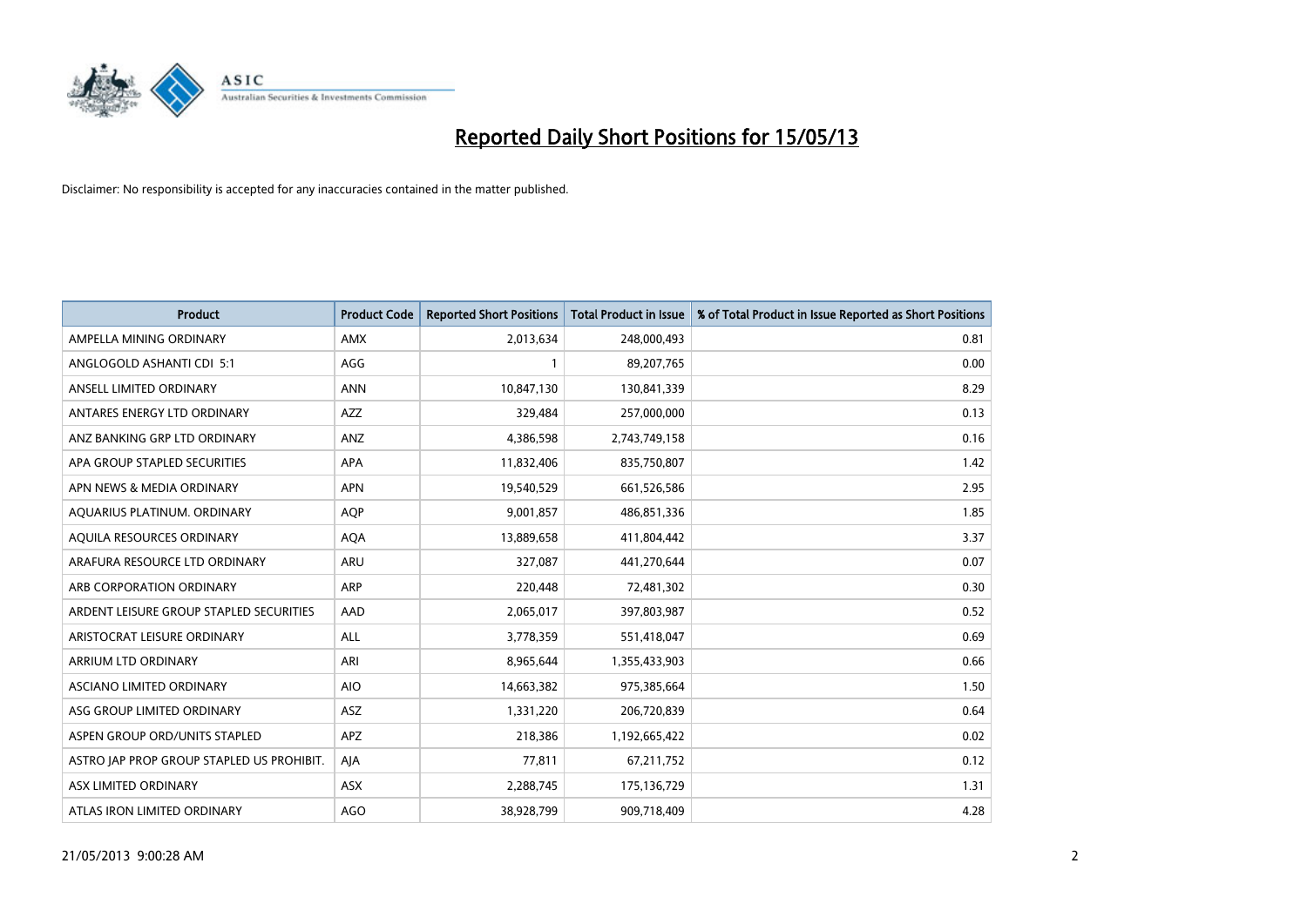

| <b>Product</b>                       | <b>Product Code</b> | <b>Reported Short Positions</b> | <b>Total Product in Issue</b> | % of Total Product in Issue Reported as Short Positions |
|--------------------------------------|---------------------|---------------------------------|-------------------------------|---------------------------------------------------------|
| AURIZON HOLDINGS LTD ORDINARY        | AZJ                 | 9,687,975                       | 2,137,284,503                 | 0.45                                                    |
| AURORA OIL & GAS ORDINARY            | <b>AUT</b>          | 3,538,301                       | 447,885,778                   | 0.79                                                    |
| <b>AUSDRILL LIMITED ORDINARY</b>     | <b>ASL</b>          | 3,328,917                       | 309,585,297                   | 1.08                                                    |
| AUSENCO LIMITED ORDINARY             | AAX                 | 705,686                         | 123,527,574                   | 0.57                                                    |
| <b>AUSTAL LIMITED ORDINARY</b>       | ASB                 | 883,355                         | 346,007,639                   | 0.26                                                    |
| AUSTBROKERS HOLDINGS ORDINARY        | <b>AUB</b>          | 7,311                           | 57,955,632                    | 0.01                                                    |
| AUSTIN ENGINEERING ORDINARY          | <b>ANG</b>          | 504,115                         | 73,164,403                    | 0.69                                                    |
| AUSTRALAND PROPERTY STAPLED SECURITY | <b>ALZ</b>          | 710,794                         | 578,324,670                   | 0.12                                                    |
| AUSTRALIAN AGRICULT, ORDINARY        | AAC                 | 1,971,281                       | 313,081,005                   | 0.63                                                    |
| AUSTRALIAN FOUNDAT, ORDINARY         | AFI                 | 818                             | 1,037,326,459                 | 0.00                                                    |
| AUSTRALIAN INFRASTR. UNITS/ORDINARY  | <b>AIX</b>          | 6,035,094                       | 620,733,944                   | 0.97                                                    |
| AUSTRALIAN PHARM, ORDINARY           | API                 | 210,710                         | 488,115,883                   | 0.04                                                    |
| AUTOMOTIVE HOLDINGS ORDINARY         | <b>AHE</b>          | 18,476                          | 260,579,682                   | 0.01                                                    |
| AVIENNINGS LIMITED ORDINARY          | AVI                 | 121,391                         | 274,588,694                   | 0.04                                                    |
| AWE LIMITED ORDINARY                 | <b>AWE</b>          | 6,818,569                       | 522,116,985                   | 1.31                                                    |
| AZIMUTH RES LTD ORDINARY             | <b>AZH</b>          | 1,511,674                       | 430,626,680                   | 0.35                                                    |
| BANDANNA ENERGY ORDINARY             | <b>BND</b>          | 26,669,564                      | 528,481,199                   | 5.05                                                    |
| BANK OF QUEENSLAND. ORDINARY         | <b>BOQ</b>          | 2,629,076                       | 314,464,272                   | 0.84                                                    |
| <b>BANNERMAN RESOURCES ORDINARY</b>  | <b>BMN</b>          | 191,738                         | 309,077,460                   | 0.06                                                    |
| <b>BASE RES LIMITED ORDINARY</b>     | <b>BSE</b>          | 3,818,710                       | 561,840,029                   | 0.68                                                    |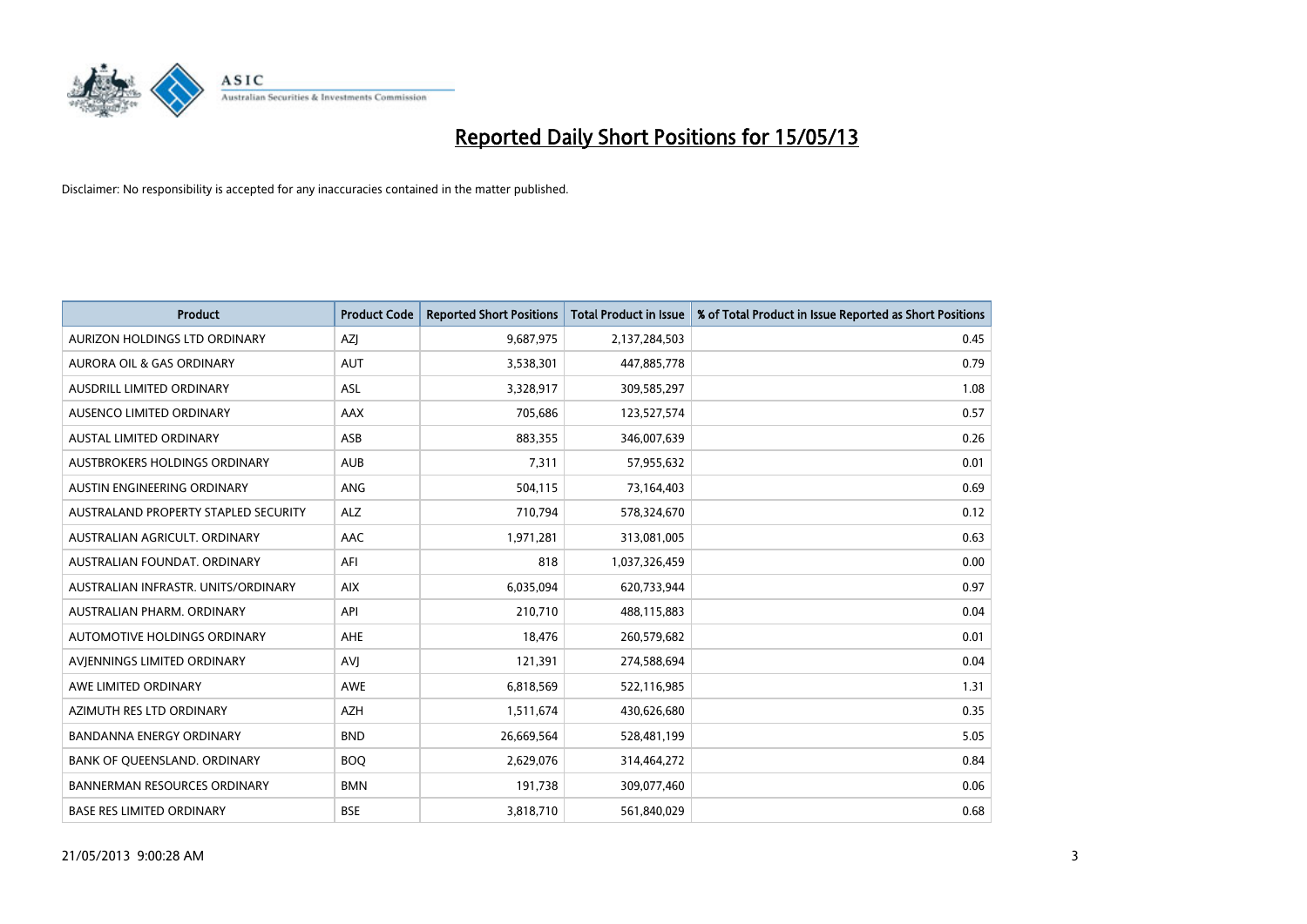

| <b>Product</b>                                | <b>Product Code</b> | <b>Reported Short Positions</b> | <b>Total Product in Issue</b> | % of Total Product in Issue Reported as Short Positions |
|-----------------------------------------------|---------------------|---------------------------------|-------------------------------|---------------------------------------------------------|
| <b>BATHURST RESOURCES ORDINARY</b>            | <b>BTU</b>          | 35,711,402                      | 697,247,997                   | 5.12                                                    |
| <b>BC IRON LIMITED ORDINARY</b>               | <b>BCI</b>          | 454,534                         | 123,104,384                   | 0.37                                                    |
| <b>BEACH ENERGY LIMITED ORDINARY</b>          | <b>BPT</b>          | 16,696,108                      | 1,267,805,688                 | 1.32                                                    |
| BEADELL RESOURCE LTD ORDINARY                 | <b>BDR</b>          | 41,033,175                      | 786,477,280                   | 5.22                                                    |
| BENDIGO AND ADELAIDE ORDINARY                 | <b>BEN</b>          | 13,220,884                      | 407,166,826                   | 3.25                                                    |
| BERKELEY RESOURCES ORDINARY                   | <b>BKY</b>          | 187,192                         | 179,393,273                   | 0.10                                                    |
| <b>BHP BILLITON LIMITED ORDINARY</b>          | <b>BHP</b>          | 12,330,829                      | 3,211,691,105                 | 0.38                                                    |
| <b>BILLABONG ORDINARY</b>                     | <b>BBG</b>          | 11,701,136                      | 478,944,292                   | 2.44                                                    |
| <b>BLACKMORES LIMITED ORDINARY</b>            | <b>BKL</b>          | 4,844                           | 16,972,069                    | 0.03                                                    |
| <b>BLACKTHORN RESOURCES ORD US PROHIBITED</b> | <b>BTR</b>          | 439.765                         | 164,285,950                   | 0.27                                                    |
| <b>BLUESCOPE STEEL LTD ORDINARY</b>           | <b>BSL</b>          | 5,640,486                       | 558,243,305                   | 1.01                                                    |
| <b>BOART LONGYEAR ORDINARY</b>                | <b>BLY</b>          | 30,215,489                      | 461,163,412                   | 6.55                                                    |
| BORAL LIMITED, ORDINARY                       | <b>BLD</b>          | 40,884,862                      | 774,000,641                   | 5.28                                                    |
| <b>BRADKEN LIMITED ORDINARY</b>               | <b>BKN</b>          | 7,299,795                       | 169,240,662                   | 4.31                                                    |
| <b>BRAMBLES LIMITED ORDINARY</b>              | <b>BXB</b>          | 7,040,325                       | 1,557,271,356                 | 0.45                                                    |
| BREVILLE GROUP LTD ORDINARY                   | <b>BRG</b>          | 3,019,870                       | 130,095,322                   | 2.32                                                    |
| <b>BRICKWORKS LIMITED ORDINARY</b>            | <b>BKW</b>          | 6,508                           | 147,818,132                   | 0.00                                                    |
| <b>BROCKMAN MINING LTD ORDINARY</b>           | <b>BCK</b>          | 90,995                          | 7,894,482,131                 | 0.00                                                    |
| BT INVESTMENT MNGMNT ORDINARY                 | <b>BTT</b>          | 44                              | 274,214,460                   | 0.00                                                    |
| <b>BURU ENERGY ORDINARY</b>                   | <b>BRU</b>          | 16,979,602                      | 274.036.429                   | 6.20                                                    |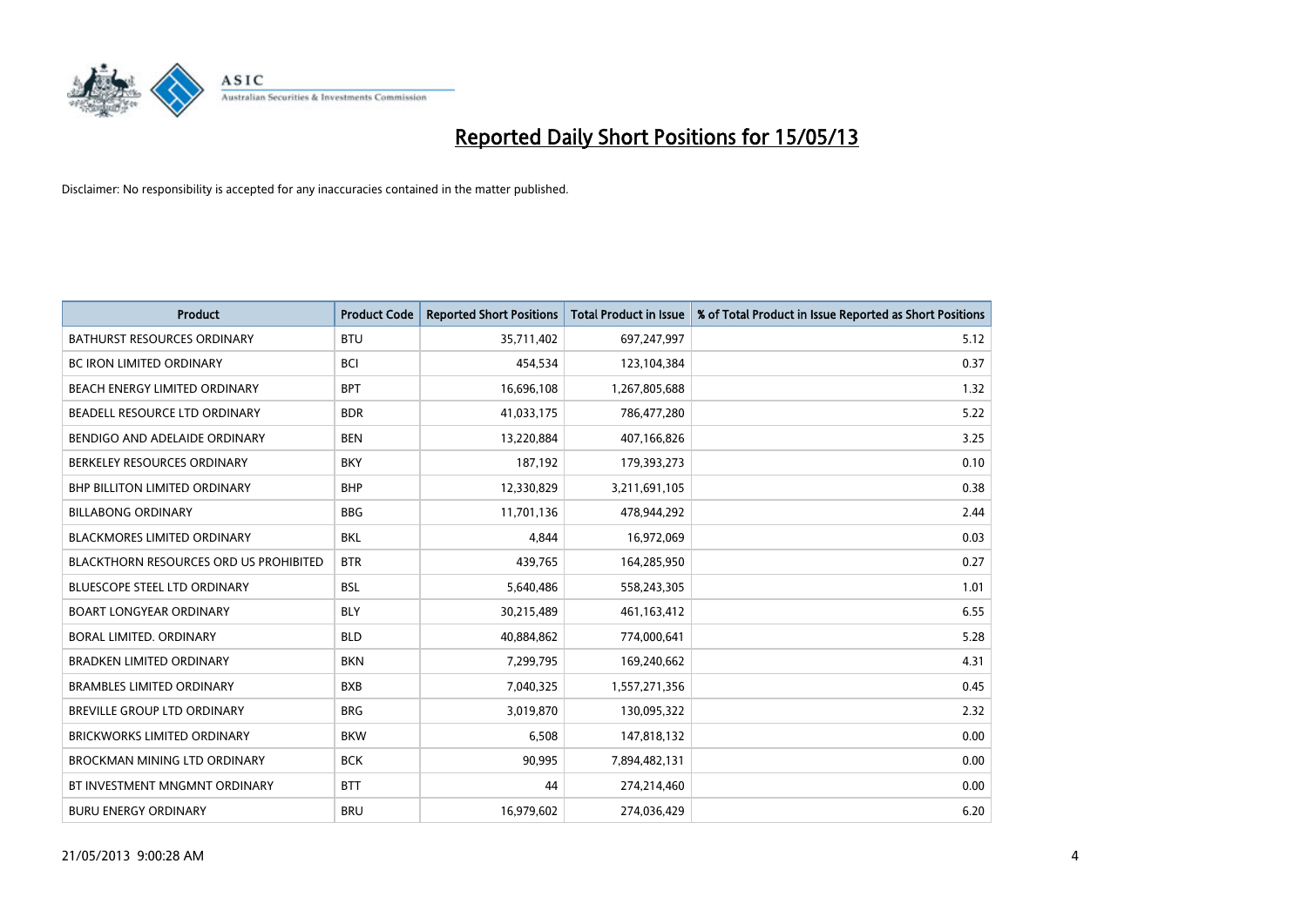

| <b>Product</b>                          | <b>Product Code</b> | <b>Reported Short Positions</b> | <b>Total Product in Issue</b> | % of Total Product in Issue Reported as Short Positions |
|-----------------------------------------|---------------------|---------------------------------|-------------------------------|---------------------------------------------------------|
| <b>BWP TRUST ORDINARY UNITS</b>         | <b>BWP</b>          | 4,837,213                       | 537,753,954                   | 0.90                                                    |
| CABCHARGE AUSTRALIA ORDINARY            | CAB                 | 9,215,901                       | 120,430,683                   | 7.65                                                    |
| <b>CALTEX AUSTRALIA ORDINARY</b>        | <b>CTX</b>          | 3,570,615                       | 270,000,000                   | 1.32                                                    |
| CAPE LAMBERT RES LTD ORDINARY           | <b>CFE</b>          | 1,953,399                       | 687,283,792                   | 0.28                                                    |
| CARABELLA RES LTD ORDINARY              | <b>CLR</b>          | 100,000                         | 152,361,547                   | 0.07                                                    |
| <b>CARBON ENERGY ORDINARY</b>           | <b>CNX</b>          | 4,533                           | 782,684,355                   | 0.00                                                    |
| <b>CARDNO LIMITED ORDINARY</b>          | CDD                 | 7,229,735                       | 143,726,327                   | 5.03                                                    |
| CARNARVON PETROLEUM ORDINARY            | <b>CVN</b>          | 39,246                          | 934,109,501                   | 0.00                                                    |
| CARSALES.COM LTD ORDINARY               | <b>CRZ</b>          | 2,939,902                       | 236,113,495                   | 1.25                                                    |
| <b>CASH CONVERTERS ORDINARY</b>         | CCV                 | 866,788                         | 423,861,025                   | 0.20                                                    |
| CENTRAL PETROLEUM ORDINARY              | <b>CTP</b>          | 750,607                         | 1,440,078,845                 | 0.05                                                    |
| <b>CERAMIC FUEL CELLS ORDINARY</b>      | <b>CFU</b>          | 45,300                          | 1,559,231,320                 | 0.00                                                    |
| CFS RETAIL TRUST GRP STAPLED SECURITIES | <b>CFX</b>          | 56,086,061                      | 2,828,495,659                 | 1.98                                                    |
| CHALLENGER DIV.PRO. STAPLED UNITS       | <b>CDI</b>          | 39,391                          | 214,101,013                   | 0.02                                                    |
| <b>CHALLENGER LIMITED ORDINARY</b>      | <b>CGF</b>          | 2,141,022                       | 532,319,752                   | 0.40                                                    |
| CHANDLER MACLEOD LTD ORDINARY           | <b>CMG</b>          | 155,037                         | 469,679,390                   | 0.03                                                    |
| CHARTER HALL GROUP STAPLED US PROHIBIT. | <b>CHC</b>          | 679,696                         | 302,262,312                   | 0.22                                                    |
| <b>CHARTER HALL RETAIL UNITS</b>        | <b>CQR</b>          | 3,325,202                       | 337,582,974                   | 0.99                                                    |
| <b>CHORUS LIMITED ORDINARY</b>          | <b>CNU</b>          | 172,978                         | 389,299,049                   | 0.04                                                    |
| CITIGOLD CORP LTD ORDINARY              | <b>CTO</b>          | 153,427                         | 1,352,907,765                 | 0.01                                                    |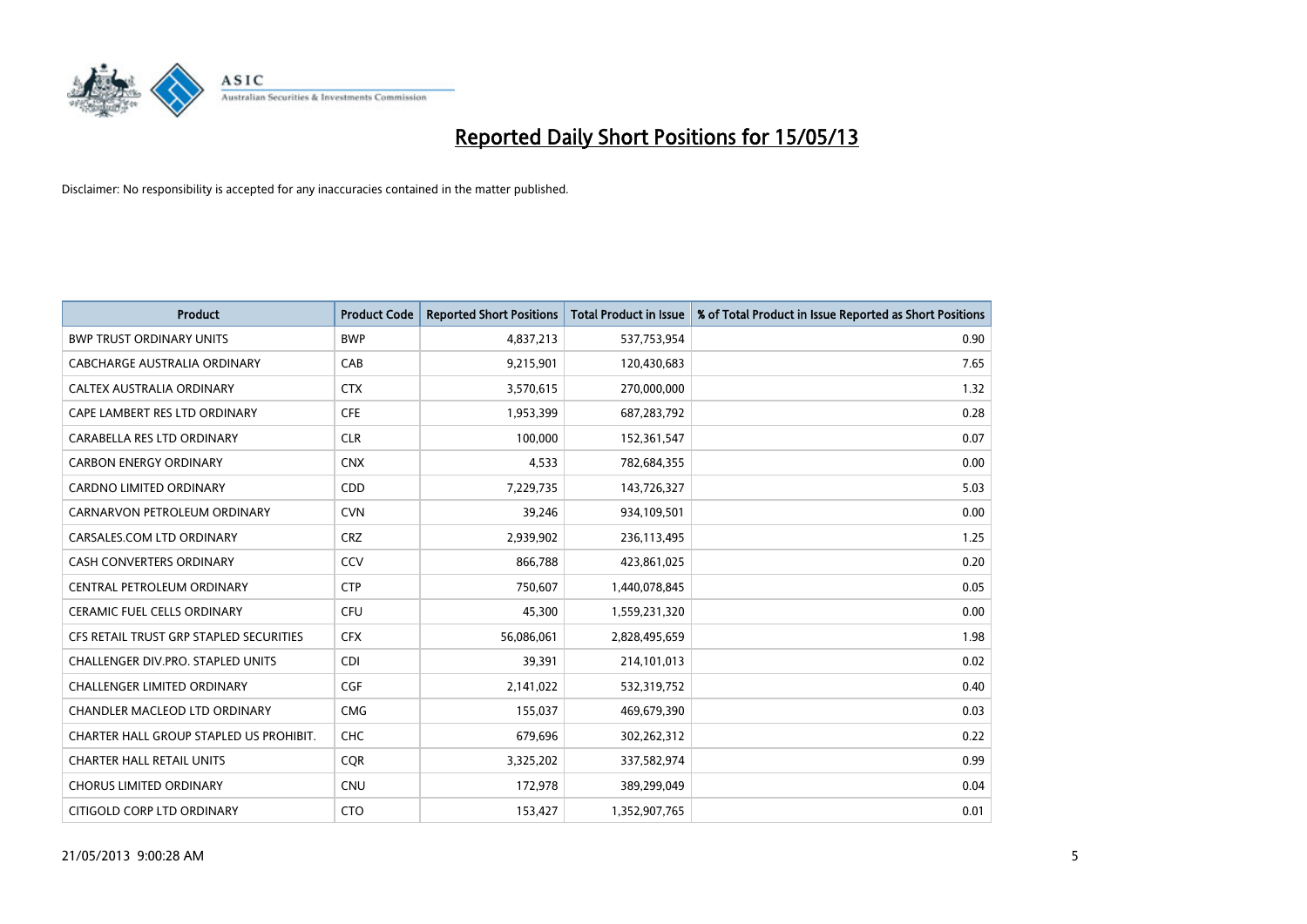

| <b>Product</b>                          | <b>Product Code</b> | <b>Reported Short Positions</b> | <b>Total Product in Issue</b> | % of Total Product in Issue Reported as Short Positions |
|-----------------------------------------|---------------------|---------------------------------|-------------------------------|---------------------------------------------------------|
| <b>CLOUGH LIMITED ORDINARY</b>          | <b>CLO</b>          | 817,013                         | 777,781,882                   | 0.11                                                    |
| COAL OF AFRICA LTD ORDINARY             | <b>CZA</b>          | 326                             | 1,048,368,613                 | 0.00                                                    |
| <b>COALSPUR MINES LTD ORDINARY</b>      | <b>CPL</b>          | 16,384,726                      | 639,748,901                   | 2.56                                                    |
| COCA-COLA AMATIL ORDINARY               | <b>CCL</b>          | 3,916,178                       | 763,590,249                   | 0.51                                                    |
| <b>COCHLEAR LIMITED ORDINARY</b>        | <b>COH</b>          | 4,363,648                       | 57,040,932                    | 7.65                                                    |
| <b>COCKATOO COAL ORDINARY</b>           | <b>COK</b>          | 14,618,700                      | 1,016,746,908                 | 1.44                                                    |
| <b>CODAN LIMITED ORDINARY</b>           | <b>CDA</b>          | 248,818                         | 176,926,104                   | 0.14                                                    |
| <b>COFFEY INTERNATIONAL ORDINARY</b>    | <b>COF</b>          | 5,239                           | 255,833,165                   | 0.00                                                    |
| <b>COKAL LTD ORDINARY</b>               | <b>CKA</b>          | 236,074                         | 411,046,892                   | 0.06                                                    |
| <b>COLLINS FOODS LTD ORDINARY</b>       | <b>CKF</b>          | 477,103                         | 93,000,003                    | 0.51                                                    |
| COMMONWEALTH BANK, ORDINARY             | <b>CBA</b>          | 8,939,342                       | 1,609,180,841                 | 0.56                                                    |
| <b>COMMONWEALTH PROP ORDINARY UNITS</b> | <b>CPA</b>          | 16,449,218                      | 2,347,003,413                 | 0.70                                                    |
| <b>COMPASS RESOURCES ORDINARY</b>       | <b>CMR</b>          | 7,472                           | 1,403,744,100                 | 0.00                                                    |
| <b>COMPUTERSHARE LTD ORDINARY</b>       | <b>CPU</b>          | 13,059,294                      | 556,203,079                   | 2.35                                                    |
| <b>COOPER ENERGY LTD ORDINARY</b>       | <b>COE</b>          | 67,482                          | 329,099,922                   | 0.02                                                    |
| CORP TRAVEL LIMITED ORDINARY            | <b>CTD</b>          | 129,477                         | 78,081,184                    | 0.17                                                    |
| <b>CREDIT CORP GROUP ORDINARY</b>       | <b>CCP</b>          | 5,066                           | 45,932,899                    | 0.01                                                    |
| <b>CROMWELL PROP STAPLED SECURITIES</b> | <b>CMW</b>          | 4,001,478                       | 1,460,982,142                 | 0.27                                                    |
| <b>CROWN LIMITED ORDINARY</b>           | <b>CWN</b>          | 3,205,284                       | 728,394,185                   | 0.44                                                    |
| <b>CSG LIMITED ORDINARY</b>             | CSV                 | 95,343                          | 278,155,477                   | 0.03                                                    |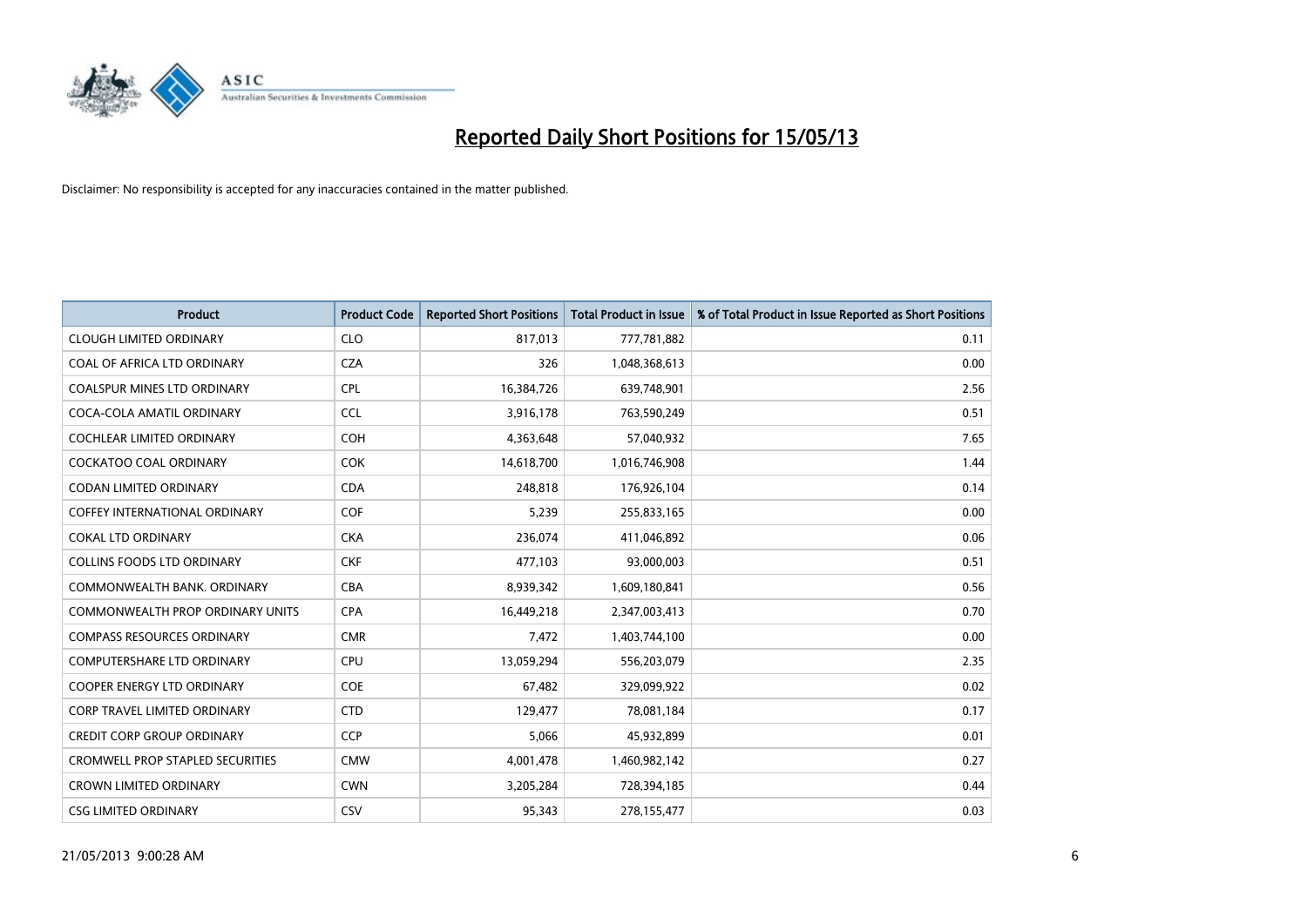

| <b>Product</b>                     | <b>Product Code</b> | <b>Reported Short Positions</b> | <b>Total Product in Issue</b> | % of Total Product in Issue Reported as Short Positions |
|------------------------------------|---------------------|---------------------------------|-------------------------------|---------------------------------------------------------|
| <b>CSL LIMITED ORDINARY</b>        | <b>CSL</b>          | 1,158,629                       | 493,718,865                   | 0.23                                                    |
| <b>CSR LIMITED ORDINARY</b>        | <b>CSR</b>          | 52,475,176                      | 506,000,315                   | 10.37                                                   |
| <b>CUDECO LIMITED ORDINARY</b>     | CDU                 | 4,083,550                       | 199,877,294                   | 2.04                                                    |
| DART ENERGY LTD ORDINARY           | <b>DTE</b>          | 13,591,287                      | 878,988,226                   | 1.55                                                    |
| DATA#3 LIMITED ORDINARY            | <b>DTL</b>          | 36,023                          | 153,974,950                   | 0.02                                                    |
| DAVID JONES LIMITED ORDINARY       | <b>DIS</b>          | 60,043,637                      | 535,002,401                   | 11.22                                                   |
| DECMIL GROUP LIMITED ORDINARY      | <b>DCG</b>          | 3,236,383                       | 168,203,219                   | 1.92                                                    |
| DEXUS PROPERTY GROUP STAPLED UNITS | <b>DXS</b>          | 20,511,775                      | 4,839,024,176                 | 0.42                                                    |
| DISCOVERY METALS LTD ORDINARY      | <b>DML</b>          | 8,110,173                       | 486,986,451                   | 1.67                                                    |
| DOMINO PIZZA ENTERPR ORDINARY      | <b>DMP</b>          | 300,100                         | 70,192,674                    | 0.43                                                    |
| DORAY MINERALS LTD ORDINARY        | <b>DRM</b>          | 57,921                          | 141,866,768                   | 0.04                                                    |
| DOWNER EDI LIMITED ORDINARY        | <b>DOW</b>          | 3,020,515                       | 433,409,429                   | 0.70                                                    |
| DRILLSEARCH ENERGY ORDINARY        | <b>DLS</b>          | 17,511,682                      | 427,353,371                   | 4.10                                                    |
| DUET GROUP STAPLED US PROHIBIT.    | <b>DUE</b>          | 33,571,542                      | 1,169,314,842                 | 2.87                                                    |
| DULUXGROUP LIMITED ORDINARY        | <b>DLX</b>          | 9,699,798                       | 374,507,181                   | 2.59                                                    |
| <b>DWS LTD ORDINARY</b>            | <b>DWS</b>          | 392,045                         | 132,362,763                   | 0.30                                                    |
| ECHO ENTERTAINMENT ORDINARY        | <b>EGP</b>          | 4,958,336                       | 825,672,730                   | 0.60                                                    |
| ELDERS LIMITED ORDINARY            | <b>ELD</b>          | 16,646,697                      | 448,598,480                   | 3.71                                                    |
| ELEMENTAL MINERALS ORDINARY        | <b>ELM</b>          | 33,456                          | 288,587,228                   | 0.01                                                    |
| ELEMENTOS LIMITED ORDINARY         | <b>ELT</b>          | 16                              | 154,349,209                   | 0.00                                                    |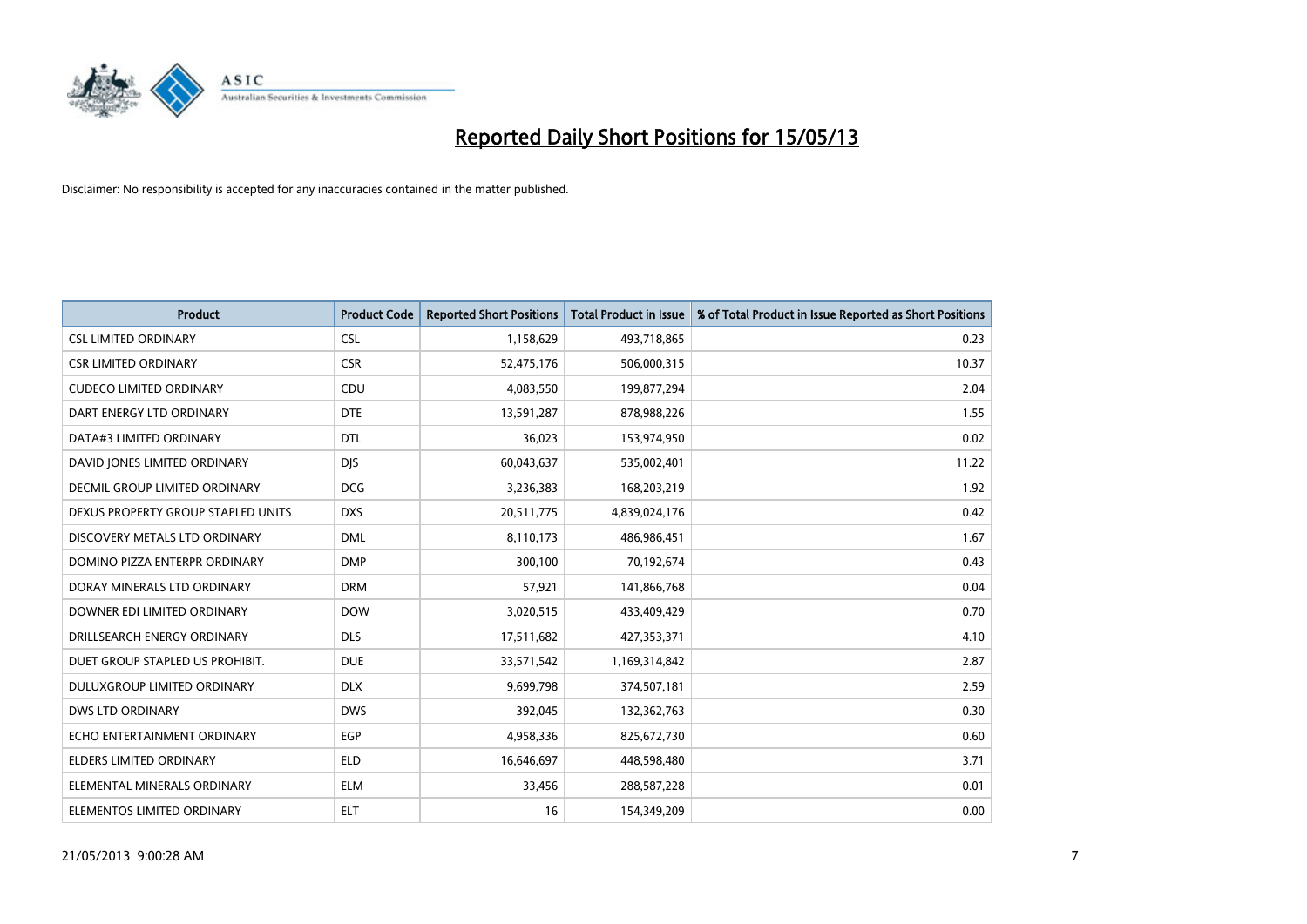

| <b>Product</b>                         | <b>Product Code</b> | <b>Reported Short Positions</b> | <b>Total Product in Issue</b> | % of Total Product in Issue Reported as Short Positions |
|----------------------------------------|---------------------|---------------------------------|-------------------------------|---------------------------------------------------------|
| <b>EMECO HOLDINGS ORDINARY</b>         | <b>EHL</b>          | 14,835,744                      | 599,675,707                   | 2.47                                                    |
| <b>ENDEAVOUR MIN CORP CDI 1:1</b>      | <b>EVR</b>          | 222,353                         | 125,053,398                   | 0.18                                                    |
| <b>ENERGY RESOURCES ORDINARY 'A'</b>   | <b>ERA</b>          | 10,546,120                      | 517,725,062                   | 2.04                                                    |
| ENERGY WORLD CORPOR. ORDINARY          | <b>EWC</b>          | 21,293,345                      | 1,734,166,672                 | 1.23                                                    |
| <b>ENVESTRA LIMITED ORDINARY</b>       | <b>ENV</b>          | 3,198,709                       | 1,764,283,571                 | 0.18                                                    |
| EQUATORIAL RES LTD ORDINARY            | EQX                 | 119                             | 119,835,353                   | 0.00                                                    |
| ERM POWER LIMITED ORDINARY             | EPW                 | 940                             | 176,691,485                   | 0.00                                                    |
| EVOLUTION MINING LTD ORDINARY          | <b>EVN</b>          | 21,706,055                      | 708,092,989                   | 3.07                                                    |
| <b>EXALT RESOURCES LTD ORDINARY</b>    | ERD                 | 80,000                          | 50,376,664                    | 0.16                                                    |
| FAIRFAX MEDIA LTD ORDINARY             | <b>FXI</b>          | 399,984,609                     | 2,351,955,725                 | 17.01                                                   |
| <b>FANTASTIC HOLDINGS ORDINARY</b>     | <b>FAN</b>          | 22,050                          | 102,739,538                   | 0.02                                                    |
| FAR LTD ORDINARY                       | <b>FAR</b>          | 22,121,932                      | 2,499,846,742                 | 0.88                                                    |
| FEDERATION CNTRES ORD/UNIT STAPLED SEC | <b>FDC</b>          | 14,212,750                      | 1,427,641,565                 | 1.00                                                    |
| FKP PROPERTY GROUP STAPLED SECURITIES  | <b>FKP</b>          | 7,624,498                       | 321,578,705                   | 2.37                                                    |
| FLEETWOOD CORP ORDINARY                | <b>FWD</b>          | 3,539,297                       | 60,518,944                    | 5.85                                                    |
| FLETCHER BUILDING ORDINARY             | <b>FBU</b>          | 4,018,436                       | 686,096,427                   | 0.59                                                    |
| <b>FLEXIGROUP LIMITED ORDINARY</b>     | <b>FXL</b>          | 197,997                         | 299,147,864                   | 0.07                                                    |
| <b>FLIGHT CENTRE ORDINARY</b>          | <b>FLT</b>          | 11,296,941                      | 100,418,807                   | 11.25                                                   |
| FLINDERS MINES LTD ORDINARY            | <b>FMS</b>          | 2,813,977                       | 1,821,300,404                 | 0.15                                                    |
| FOCUS MINERALS LTD ORDINARY            | <b>FML</b>          | 33,965,269                      | 9,123,466,329                 | 0.37                                                    |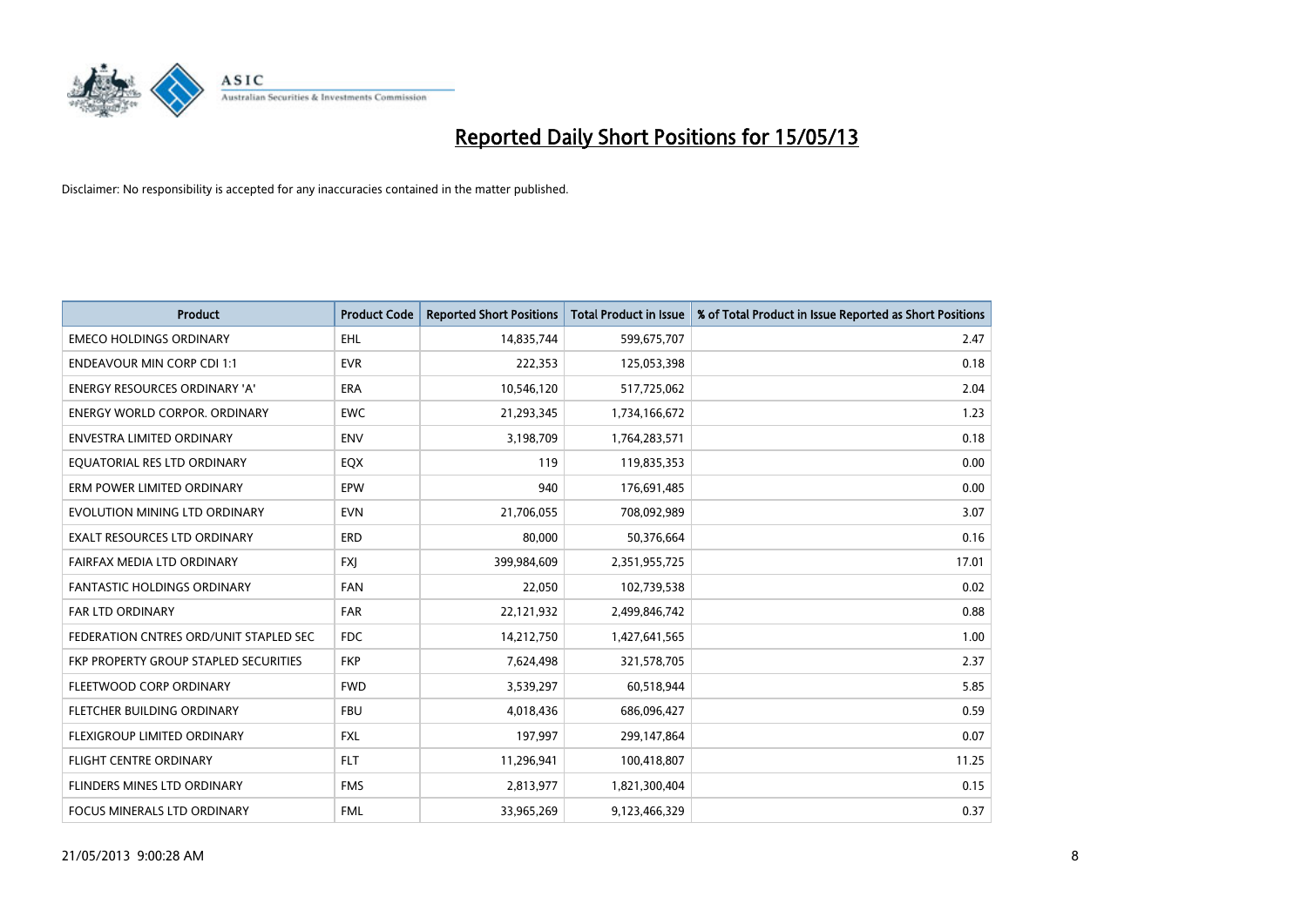

| <b>Product</b>                            | <b>Product Code</b> | <b>Reported Short Positions</b> | <b>Total Product in Issue</b> | % of Total Product in Issue Reported as Short Positions |
|-------------------------------------------|---------------------|---------------------------------|-------------------------------|---------------------------------------------------------|
| FONTERRA SHARE FUND ORDINARY UNITS        | <b>FSF</b>          | 694                             | 98,684,633                    | 0.00                                                    |
| FORGE GROUP LIMITED ORDINARY              | <b>FGE</b>          | 984,999                         | 86,169,014                    | 1.14                                                    |
| <b>FORTESCUE METALS GRP ORDINARY</b>      | <b>FMG</b>          | 165,804,889                     | 3,113,798,659                 | 5.32                                                    |
| <b>G.U.D. HOLDINGS ORDINARY</b>           | GUD                 | 5,239,639                       | 71,341,319                    | 7.34                                                    |
| <b>G8 EDUCATION LIMITED ORDINARY</b>      | GEM                 | 760,686                         | 272,151,612                   | 0.28                                                    |
| <b>GALAXY RESOURCES ORDINARY</b>          | GXY                 | 3,851,130                       | 584,355,501                   | 0.66                                                    |
| <b>GEODYNAMICS LIMITED ORDINARY</b>       | GDY                 | 850                             | 406,452,608                   | 0.00                                                    |
| <b>GINDALBIE METALS LTD ORDINARY</b>      | <b>GBG</b>          | 39,209,087                      | 1,492,154,301                 | 2.63                                                    |
| <b>GME RESOURCES LTD ORDINARY</b>         | <b>GME</b>          | 17,134                          | 384,663,864                   | 0.00                                                    |
| <b>GOODMAN FIELDER, ORDINARY</b>          | <b>GFF</b>          | 38,255,708                      | 1,955,559,207                 | 1.96                                                    |
| <b>GOODMAN GROUP STAPLED</b>              | <b>GMG</b>          | 12,235,660                      | 1,713,233,947                 | 0.71                                                    |
| <b>GPT GROUP STAPLED SEC.</b>             | <b>GPT</b>          | 6,914,715                       | 1,768,731,729                 | 0.39                                                    |
| <b>GRAINCORP LIMITED A CLASS ORDINARY</b> | <b>GNC</b>          | 2,037,090                       | 228,855,628                   | 0.89                                                    |
| <b>GRANGE RESOURCES, ORDINARY</b>         | <b>GRR</b>          | 5,237,330                       | 1,156,492,195                 | 0.45                                                    |
| <b>GREENLAND MIN EN LTD ORDINARY</b>      | GGG                 | 5,761,006                       | 571,975,263                   | 1.01                                                    |
| <b>GRYPHON MINERALS LTD ORDINARY</b>      | GRY                 | 14,344,449                      | 400,464,983                   | 3.58                                                    |
| <b>GUILDFORD COAL LTD ORDINARY</b>        | <b>GUF</b>          | 2,049,069                       | 635,046,899                   | 0.32                                                    |
| <b>GUNNS LIMITED ORDINARY</b>             | <b>GNS</b>          | 51,772,667                      | 848,401,559                   | 6.10                                                    |
| <b>GWA GROUP LTD ORDINARY</b>             | <b>GWA</b>          | 11,135,045                      | 306,533,770                   | 3.63                                                    |
| HARVEY NORMAN ORDINARY                    | <b>HVN</b>          | 83,942,033                      | 1,062,316,784                 | 7.90                                                    |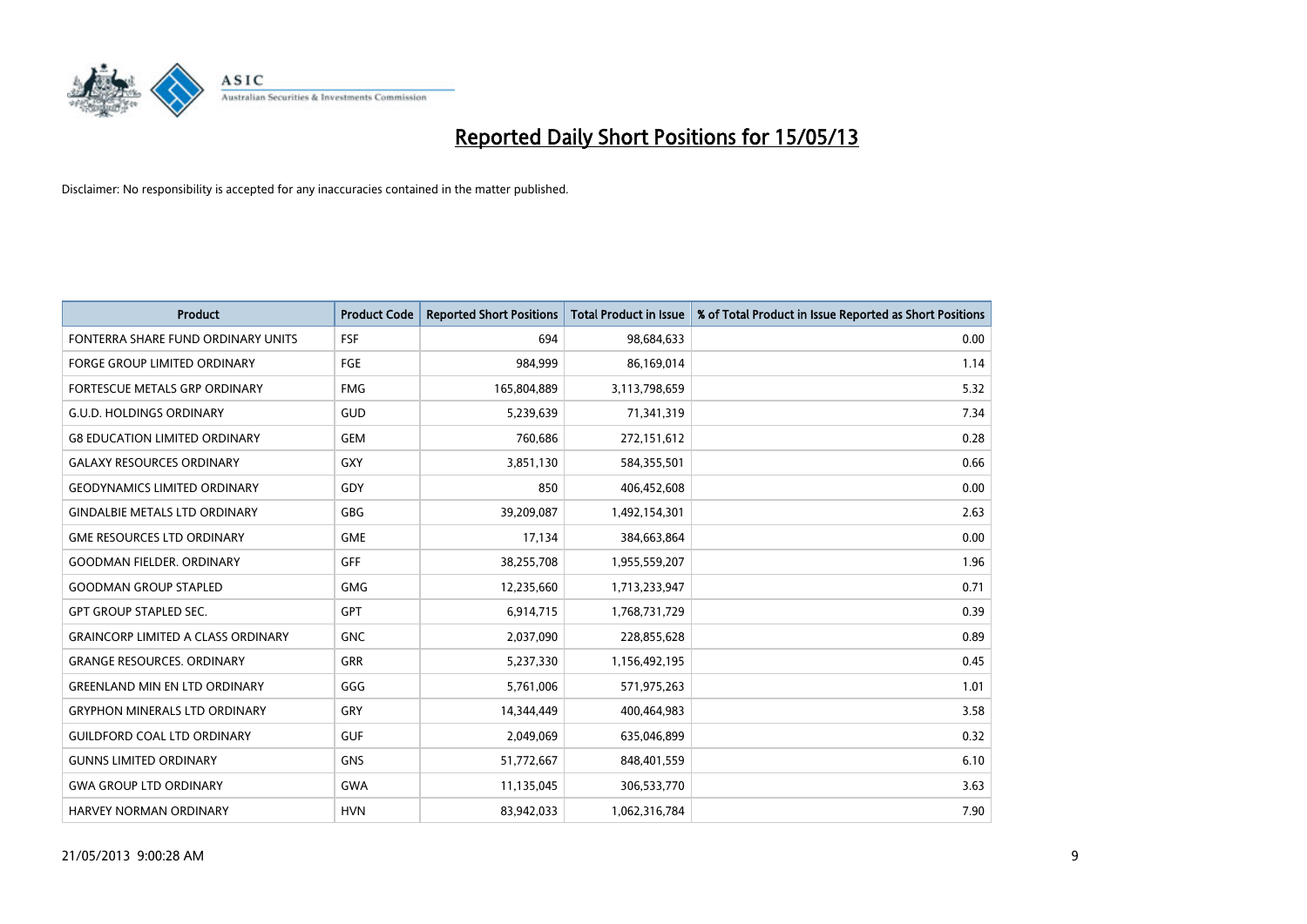

| <b>Product</b>                                | <b>Product Code</b> | <b>Reported Short Positions</b> | <b>Total Product in Issue</b> | % of Total Product in Issue Reported as Short Positions |
|-----------------------------------------------|---------------------|---------------------------------|-------------------------------|---------------------------------------------------------|
| HASTIE GROUP LIMITED ORDINARY                 | <b>HST</b>          | 210,891                         | 137,353,504                   | 0.15                                                    |
| <b>HENDERSON GROUP CDI 1:1</b>                | <b>HGG</b>          | 1,105,004                       | 749,697,955                   | 0.15                                                    |
| HFA HOLDINGS LIMITED ORDINARY                 | <b>HFA</b>          | 3.809                           | 117,332,831                   | 0.00                                                    |
| HILLGROVE RES LTD ORDINARY                    | <b>HGO</b>          | 1,734,834                       | 1,022,760,221                 | 0.17                                                    |
| HILLS HOLDINGS LTD ORDINARY                   | <b>HIL</b>          | 739,739                         | 246,500,444                   | 0.30                                                    |
| HORIZON OIL LIMITED ORDINARY                  | <b>HZN</b>          | 63,589,504                      | 1,135,266,515                 | 5.60                                                    |
| <b>ICON ENERGY LIMITED ORDINARY</b>           | <b>ICN</b>          | 72                              | 533,391,210                   | 0.00                                                    |
| <b>IINET LIMITED ORDINARY</b>                 | <b>IIN</b>          | 1,534,389                       | 161,238,847                   | 0.95                                                    |
| <b>ILUKA RESOURCES ORDINARY</b>               | ILU                 | 59,532,063                      | 418,700,517                   | 14.22                                                   |
| <b>IMDEX LIMITED ORDINARY</b>                 | <b>IMD</b>          | 5,719,810                       | 210,473,188                   | 2.72                                                    |
| IMF (AUSTRALIA) LTD ORDINARY                  | <b>IMF</b>          | 1,081,382                       | 123,201,716                   | 0.88                                                    |
| <b>INCITEC PIVOT ORDINARY</b>                 | IPL                 | 25,980,651                      | 1,628,730,107                 | 1.60                                                    |
| INDEPENDENCE GROUP ORDINARY                   | <b>IGO</b>          | 5,404,067                       | 232,882,535                   | 2.32                                                    |
| INDOPHIL RESOURCES ORDINARY                   | <b>IRN</b>          | 741,616                         | 1,203,146,194                 | 0.06                                                    |
| <b>INFIGEN ENERGY STAPLED SECURITIES</b>      | <b>IFN</b>          | 3,282,949                       | 762,265,972                   | 0.43                                                    |
| INSURANCE AUSTRALIA ORDINARY                  | IAG                 | 2,049,482                       | 2,079,034,021                 | 0.10                                                    |
| INTEGRATED RESEARCH ORDINARY                  | IRI                 | 37,184                          | 168,359,453                   | 0.02                                                    |
| <b>INTREPID MINES ORDINARY</b>                | <b>IAU</b>          | 19,645,561                      | 555,792,572                   | 3.53                                                    |
| <b>INVESTA OFFICE FUND STAPLED SECURITIES</b> | <b>IOF</b>          | 1,360,249                       | 614,047,458                   | 0.22                                                    |
| <b>INVOCARE LIMITED ORDINARY</b>              | IVC                 | 1,252,021                       | 110,030,298                   | 1.14                                                    |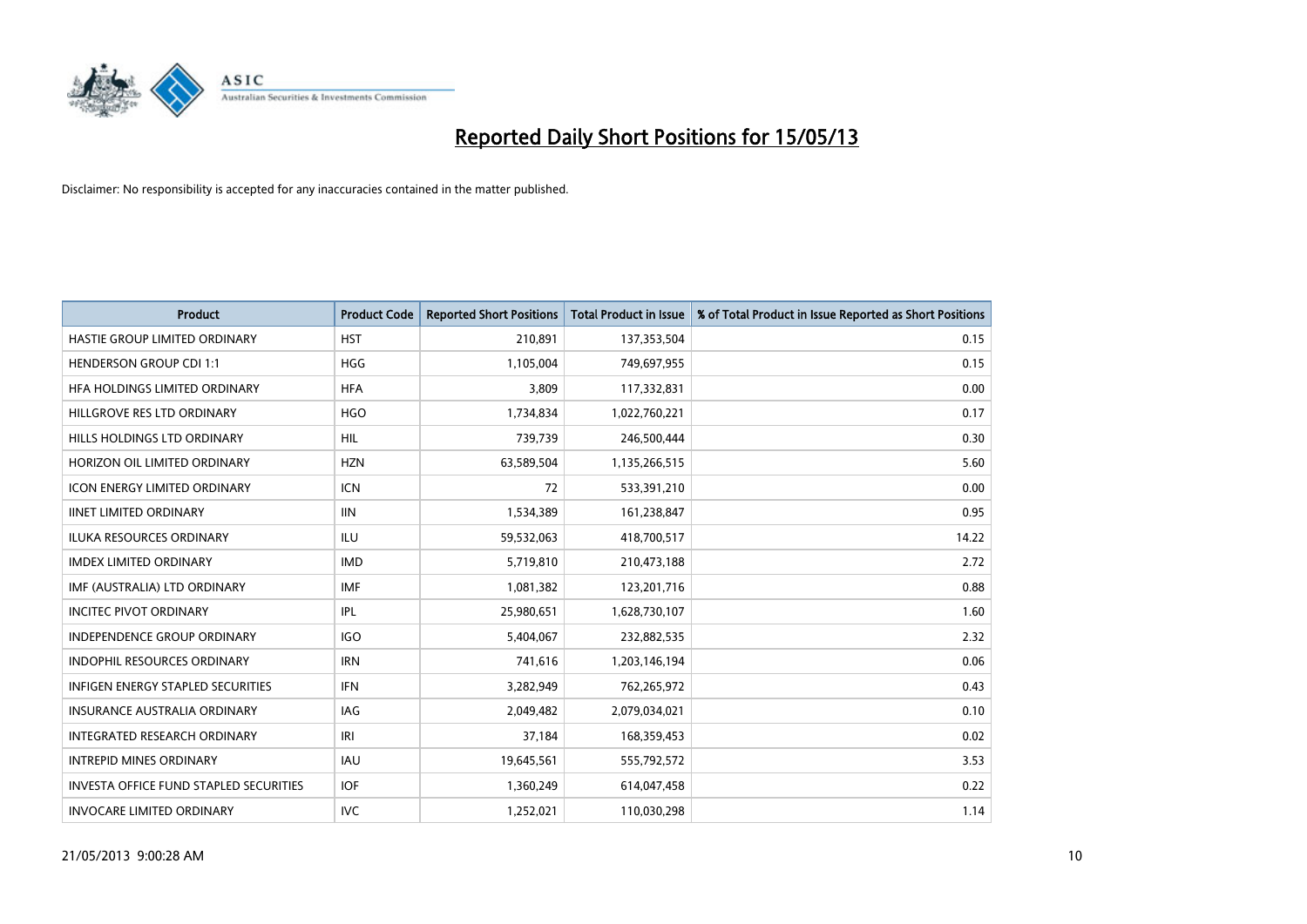

| <b>Product</b>                           | <b>Product Code</b> | <b>Reported Short Positions</b> | <b>Total Product in Issue</b> | % of Total Product in Issue Reported as Short Positions |
|------------------------------------------|---------------------|---------------------------------|-------------------------------|---------------------------------------------------------|
| <b>ION LIMITED ORDINARY</b>              | <b>ION</b>          | 164,453                         | 256,365,105                   | 0.06                                                    |
| <b>IOOF HOLDINGS LTD ORDINARY</b>        | IFL                 | 2,425,185                       | 232,118,034                   | 1.04                                                    |
| <b>IRESS LIMITED ORDINARY</b>            | <b>IRE</b>          | 2,341,661                       | 128,620,231                   | 1.82                                                    |
| <b>IRON ORE HOLDINGS ORDINARY</b>        | <b>IOH</b>          | 16,649                          | 161,174,005                   | 0.01                                                    |
| ISHARES GLOBAL 100 CDI 1:1               | 100                 | 11,934                          | 10,600,000                    | 0.11                                                    |
| <b>IVANHOE AUSTRALIA ORDINARY</b>        | <b>IVA</b>          | 2,227,653                       | 725,494,382                   | 0.31                                                    |
| JAMES HARDIE INDUST CHESS DEPOSITARY INT | <b>IHX</b>          | 6,003,759                       | 441,654,684                   | 1.36                                                    |
| <b>JB HI-FI LIMITED ORDINARY</b>         | <b>IBH</b>          | 17,542,995                      | 98,947,309                    | 17.73                                                   |
| <b>JUMBO INTERACTIVE ORDINARY</b>        | <b>IIN</b>          | 30,197                          | 43,552,560                    | 0.07                                                    |
| <b>JUPITER MINES ORDINARY</b>            | <b>IMS</b>          | 570,030                         | 2,281,835,383                 | 0.02                                                    |
| KAGARA LTD ORDINARY                      | KZL                 | 3,391,221                       | 798,953,117                   | 0.42                                                    |
| KAROON GAS AUSTRALIA ORDINARY            | <b>KAR</b>          | 2,686,883                       | 221,420,769                   | 1.21                                                    |
| KATHMANDU HOLD LTD ORDINARY              | <b>KMD</b>          | 33,368                          | 200,215,894                   | 0.02                                                    |
| <b>KBL MINING LIMITED ORDINARY</b>       | <b>KBL</b>          | 1,820                           | 293,535,629                   | 0.00                                                    |
| KIDMAN RESOURCES LTD ORDINARY            | <b>KDR</b>          | 128,102                         | 85,525,328                    | 0.15                                                    |
| KINGSGATE CONSOLID. ORDINARY             | <b>KCN</b>          | 9,080,772                       | 152,191,905                   | 5.97                                                    |
| KINGSROSE MINING LTD ORDINARY            | <b>KRM</b>          | 756,423                         | 291,959,871                   | 0.26                                                    |
| LEIGHTON HOLDINGS ORDINARY               | LEI                 | 8,930,677                       | 337,230,813                   | 2.65                                                    |
| LEND LEASE GROUP UNIT/ORD STAPLED        | <b>LLC</b>          | 6,203,700                       | 575,508,314                   | 1.08                                                    |
| LINC ENERGY LTD ORDINARY                 | <b>LNC</b>          | 14,944,783                      | 520,765,276                   | 2.87                                                    |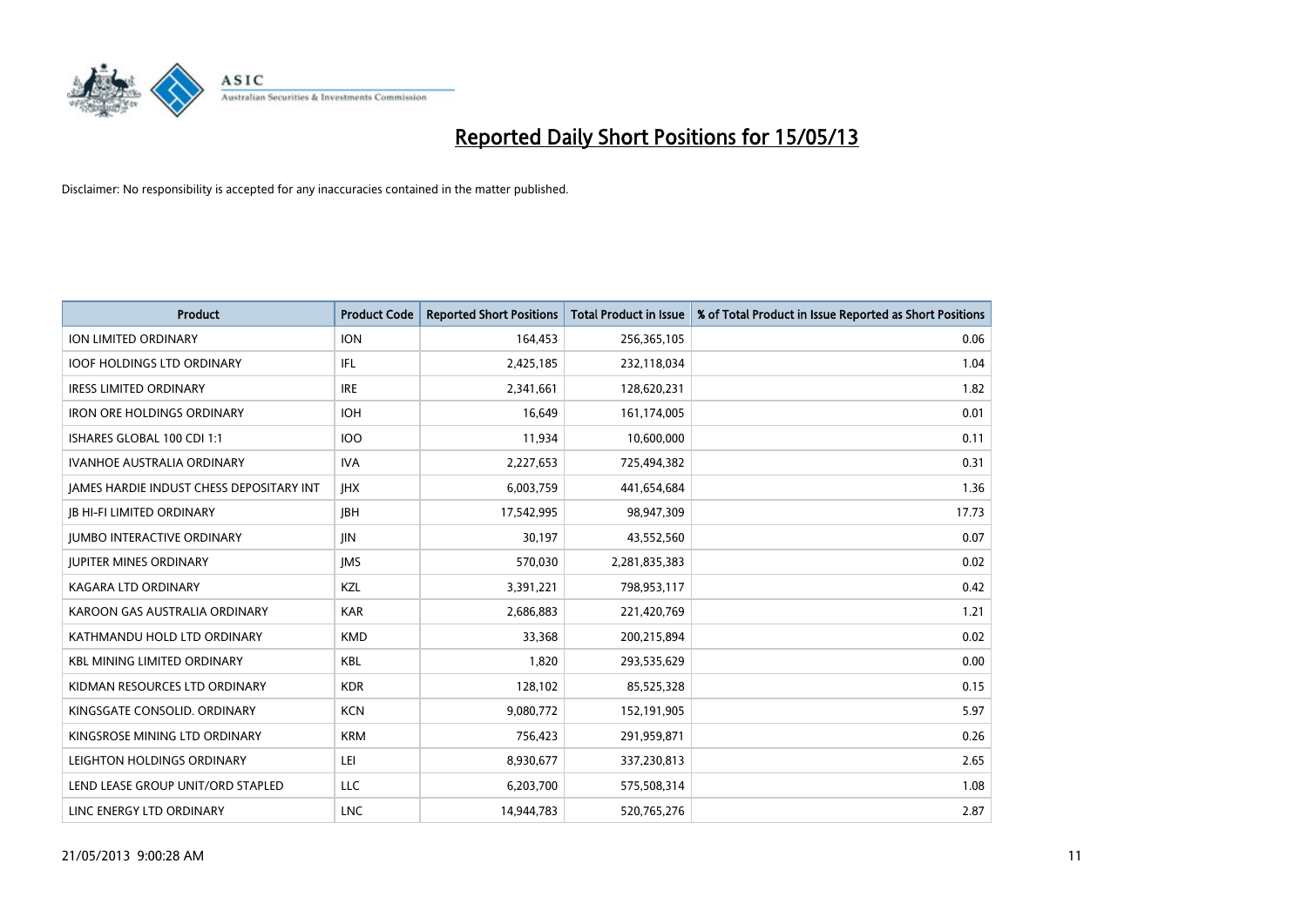

| <b>Product</b>                        | <b>Product Code</b> | <b>Reported Short Positions</b> | <b>Total Product in Issue</b> | % of Total Product in Issue Reported as Short Positions |
|---------------------------------------|---------------------|---------------------------------|-------------------------------|---------------------------------------------------------|
| LION SELECTION GRP ORDINARY           | <b>LSX</b>          | 36                              | 88,033,228                    | 0.00                                                    |
| LYCOPODIUM LIMITED ORDINARY           | LYL                 | 4,225                           | 38,955,103                    | 0.01                                                    |
| <b>LYNAS CORPORATION ORDINARY</b>     | <b>LYC</b>          | 198,524,595                     | 1,960,801,292                 | 10.12                                                   |
| M2 TELECOMMUNICATION ORDINARY         | <b>MTU</b>          | 5,841,189                       | 178,320,592                   | 3.28                                                    |
| <b>MACMAHON HOLDINGS ORDINARY</b>     | <b>MAH</b>          | 9,072,061                       | 1,261,699,966                 | 0.72                                                    |
| MACQ ATLAS ROADS GRP ORDINARY STAPLED | <b>MOA</b>          | 23,866,649                      | 478,531,436                   | 4.99                                                    |
| MACQUARIE GROUP LTD ORDINARY          | <b>MOG</b>          | 2,242,993                       | 339,506,578                   | 0.66                                                    |
| MAGELLAN FIN GRP LTD ORDINARY         | <b>MFG</b>          | 495,140                         | 152,782,876                   | 0.32                                                    |
| <b>MATRIX C &amp; E LTD ORDINARY</b>  | <b>MCE</b>          | 3,539,438                       | 94,555,428                    | 3.74                                                    |
| <b>MAVERICK DRILLING ORDINARY</b>     | <b>MAD</b>          | 12,545,538                      | 452,726,751                   | 2.77                                                    |
| <b>MAX TRUST UNITS</b>                | <b>MXO</b>          | 300                             | 176,439,524                   | 0.00                                                    |
| MCMILLAN SHAKESPEARE ORDINARY         | <b>MMS</b>          | 728,607                         | 74,523,965                    | 0.98                                                    |
| MCPHERSON'S LTD ORDINARY              | <b>MCP</b>          | 2,602                           | 89,294,198                    | 0.00                                                    |
| MEDUSA MINING LTD ORDINARY            | <b>MML</b>          | 2,546,682                       | 188,903,911                   | 1.35                                                    |
| MEO AUSTRALIA LTD ORDINARY            | <b>MEO</b>          | 252,961                         | 627,264,587                   | 0.04                                                    |
| <b>MERMAID MARINE ORDINARY</b>        | <b>MRM</b>          | 681,104                         | 228,166,230                   | 0.30                                                    |
| MESOBLAST LIMITED ORDINARY            | <b>MSB</b>          | 15,395,155                      | 315,423,901                   | 4.88                                                    |
| METALS X LIMITED ORDINARY             | <b>MLX</b>          | 903,960                         | 1,651,766,110                 | 0.05                                                    |
| METCASH LIMITED ORDINARY              | <b>MTS</b>          | 74,496,240                      | 880,704,786                   | 8.46                                                    |
| MICLYN EXP OFFSHR ORDINARY            | <b>MIO</b>          | 624.997                         | 281,536,912                   | 0.22                                                    |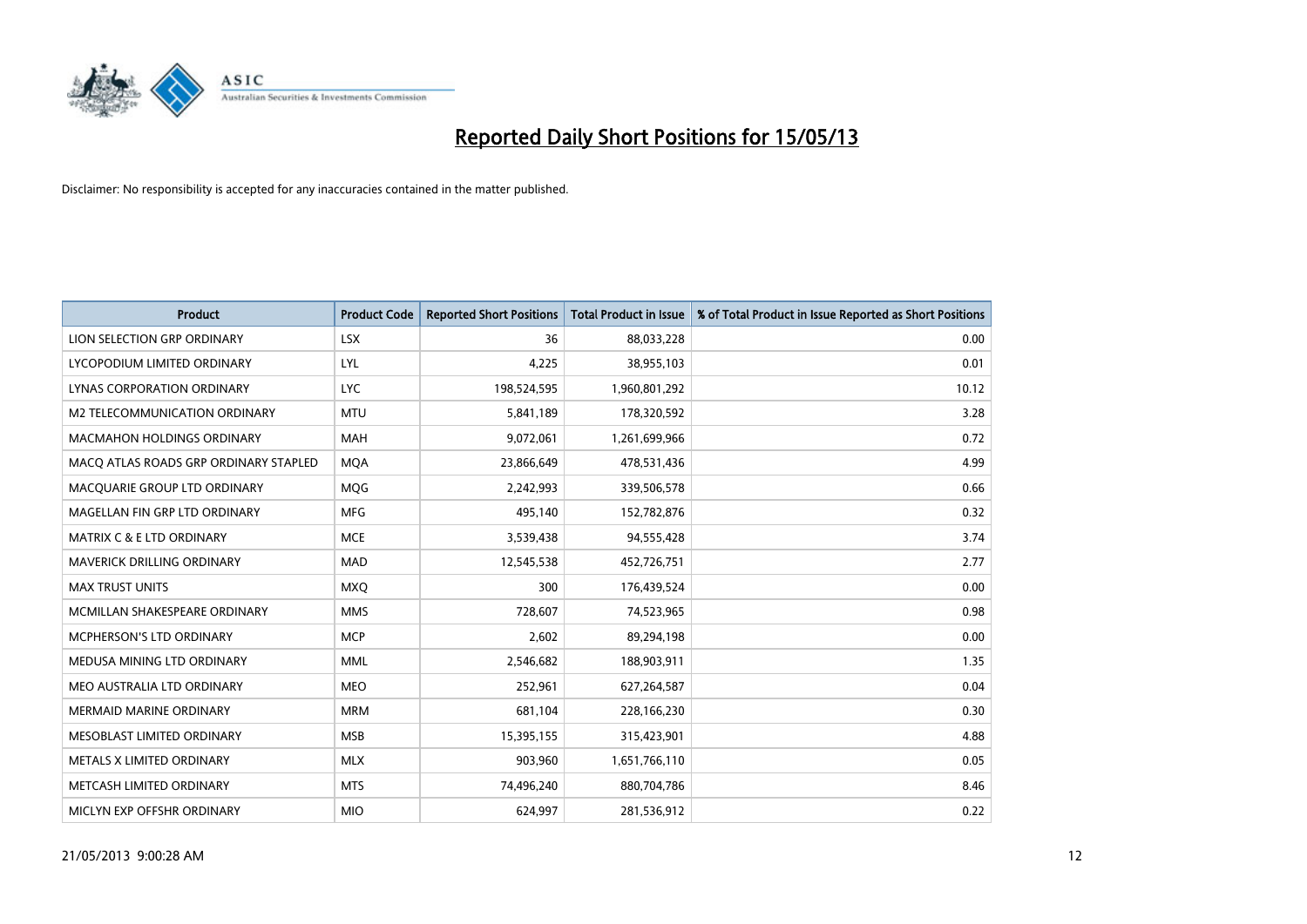

| <b>Product</b>                     | <b>Product Code</b> | <b>Reported Short Positions</b> | <b>Total Product in Issue</b> | % of Total Product in Issue Reported as Short Positions |
|------------------------------------|---------------------|---------------------------------|-------------------------------|---------------------------------------------------------|
| <b>MIGHTY RIVER POWER ORDINARY</b> | <b>MYT</b>          | 6,456,960                       | 1,400,000,094                 | 0.46                                                    |
| MILTON CORPORATION ORDINARY        | <b>MLT</b>          | 12,800                          | 122,147,119                   | 0.01                                                    |
| MINCOR RESOURCES NL ORDINARY       | <b>MCR</b>          | 2,805,657                       | 188,208,274                   | 1.49                                                    |
| MINERAL DEPOSITS ORDINARY          | <b>MDL</b>          | 2,647,405                       | 83,538,786                    | 3.17                                                    |
| MINERAL RESOURCES, ORDINARY        | <b>MIN</b>          | 3,951,648                       | 185,957,992                   | 2.13                                                    |
| MIRABELA NICKEL LTD ORDINARY       | <b>MBN</b>          | 25,184,619                      | 876,765,094                   | 2.87                                                    |
| MIRVAC GROUP STAPLED SECURITIES    | <b>MGR</b>          | 18,596,574                      | 3,426,028,367                 | 0.54                                                    |
| MOLOPO ENERGY LTD ORDINARY         | <b>MPO</b>          | 1,241,939                       | 246,371,894                   | 0.50                                                    |
| MONADELPHOUS GROUP ORDINARY        | <b>MND</b>          | 10,725,110                      | 90,940,258                    | 11.79                                                   |
| MORTGAGE CHOICE LTD ORDINARY       | <b>MOC</b>          | 1,495,249                       | 123,431,282                   | 1.21                                                    |
| MOUNT GIBSON IRON ORDINARY         | <b>MGX</b>          | 14,689,593                      | 1,090,584,232                 | 1.35                                                    |
| MULTIPLEX SITES SITES              | <b>MXUPA</b>        | 993                             | 4,500,000                     | 0.02                                                    |
| MURCHISON METALS LTD ORDINARY      | <b>MMX</b>          | 3,686,418                       | 450,497,346                   | 0.82                                                    |
| <b>MYER HOLDINGS LTD ORDINARY</b>  | <b>MYR</b>          | 84,660,361                      | 583,594,551                   | 14.51                                                   |
| <b>MYSTATE LIMITED ORDINARY</b>    | <b>MYS</b>          | 10,871                          | 87,117,374                    | 0.01                                                    |
| NATIONAL AUST. BANK ORDINARY       | <b>NAB</b>          | 8,603,713                       | 2,342,421,436                 | 0.37                                                    |
| NAVITAS LIMITED ORDINARY           | <b>NVT</b>          | 14,431,126                      | 375,367,918                   | 3.84                                                    |
| NEON ENERGY LIMITED ORDINARY       | <b>NEN</b>          | 162,733                         | 549,937,848                   | 0.03                                                    |
| NEW HOPE CORPORATION ORDINARY      | NHC                 | 2,508,161                       | 830,563,352                   | 0.30                                                    |
| NEW STANDARD ENERGY ORDINARY       | <b>NSE</b>          | 437,448                         | 305,331,847                   | 0.14                                                    |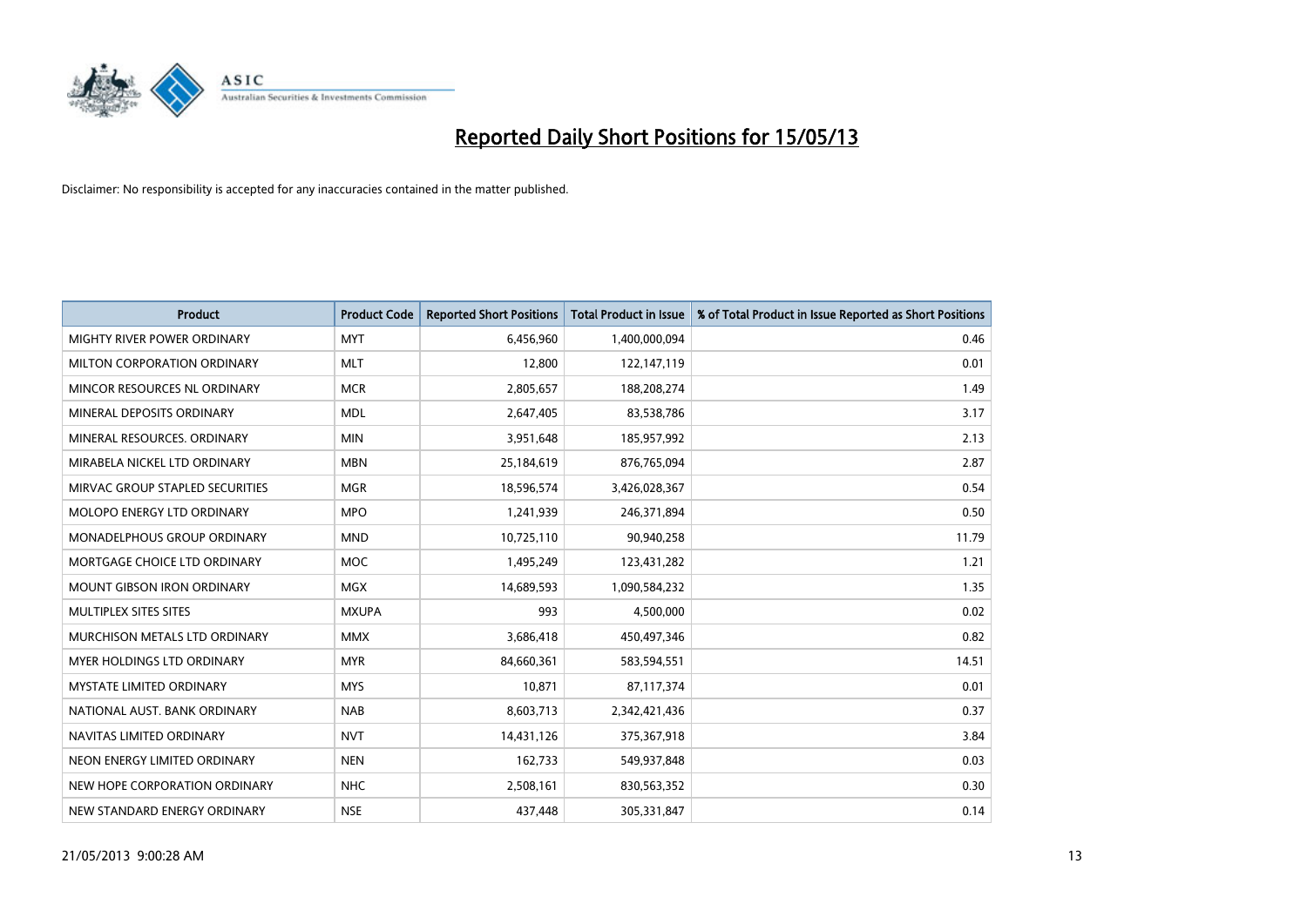

| <b>Product</b>                        | <b>Product Code</b> | <b>Reported Short Positions</b> | <b>Total Product in Issue</b> | % of Total Product in Issue Reported as Short Positions |
|---------------------------------------|---------------------|---------------------------------|-------------------------------|---------------------------------------------------------|
| NEWCREST MINING ORDINARY              | <b>NCM</b>          | 6,384,596                       | 766,510,971                   | 0.83                                                    |
| NEWS CORP A NON-VOTING CDI            | <b>NWSLV</b>        | 2,411,561                       | 1,516,417,656                 | 0.16                                                    |
| NEWS CORP B VOTING CDI                | <b>NWS</b>          | 1,494,293                       | 798,520,953                   | 0.19                                                    |
| NEWSAT LIMITED ORDINARY               | <b>NWT</b>          | 5,434                           | 519,228,507                   | 0.00                                                    |
| NEXTDC LIMITED ORDINARY               | <b>NXT</b>          | 5,299,229                       | 173,102,288                   | 3.06                                                    |
| NEXUS ENERGY LIMITED ORDINARY         | <b>NXS</b>          | 14,798,490                      | 1,329,821,159                 | 1.11                                                    |
| NIDO PETROLEUM ORDINARY               | <b>NDO</b>          | 42,400                          | 2,044,984,301                 | 0.00                                                    |
| NOBLE MINERAL RES ORDINARY            | <b>NMG</b>          | 2,483,936                       | 666,397,952                   | 0.37                                                    |
| NORFOLK GROUP ORDINARY                | <b>NFK</b>          | 400.050                         | 158,890,730                   | 0.25                                                    |
| NORTHERN IRON LTD ORDINARY            | <b>NFE</b>          | 1,752,118                       | 484,405,314                   | 0.36                                                    |
| NORTHERN STAR ORDINARY                | <b>NST</b>          | 5,973,824                       | 424,277,027                   | 1.41                                                    |
| NRW HOLDINGS LIMITED ORDINARY         | <b>NWH</b>          | 21,527,801                      | 278,888,011                   | 7.72                                                    |
| NUCOAL RESOURCES LTD ORDINARY         | <b>NCR</b>          | 150,000                         | 768,612,354                   | 0.02                                                    |
| NUFARM LIMITED ORDINARY               | <b>NUF</b>          | 13,401,717                      | 262,954,040                   | 5.10                                                    |
| <b>OAKTON LIMITED ORDINARY</b>        | <b>OKN</b>          | 6,687                           | 89,777,735                    | 0.01                                                    |
| OCEANAGOLD CORP. CHESS DEPOSITARY INT | <b>OGC</b>          | 1,008,168                       | 293,517,918                   | 0.34                                                    |
| OIL SEARCH LTD ORDINARY               | OSH                 | 23,588,047                      | 1,338,243,530                 | 1.76                                                    |
| OM HOLDINGS LIMITED ORDINARY          | OMH                 | 3,282,373                       | 673,423,337                   | 0.49                                                    |
| ORICA LIMITED ORDINARY                | ORI                 | 4,801,590                       | 366,868,401                   | 1.31                                                    |
| ORIGIN ENERGY ORDINARY                | <b>ORG</b>          | 14,629,817                      | 1,097,938,465                 | 1.33                                                    |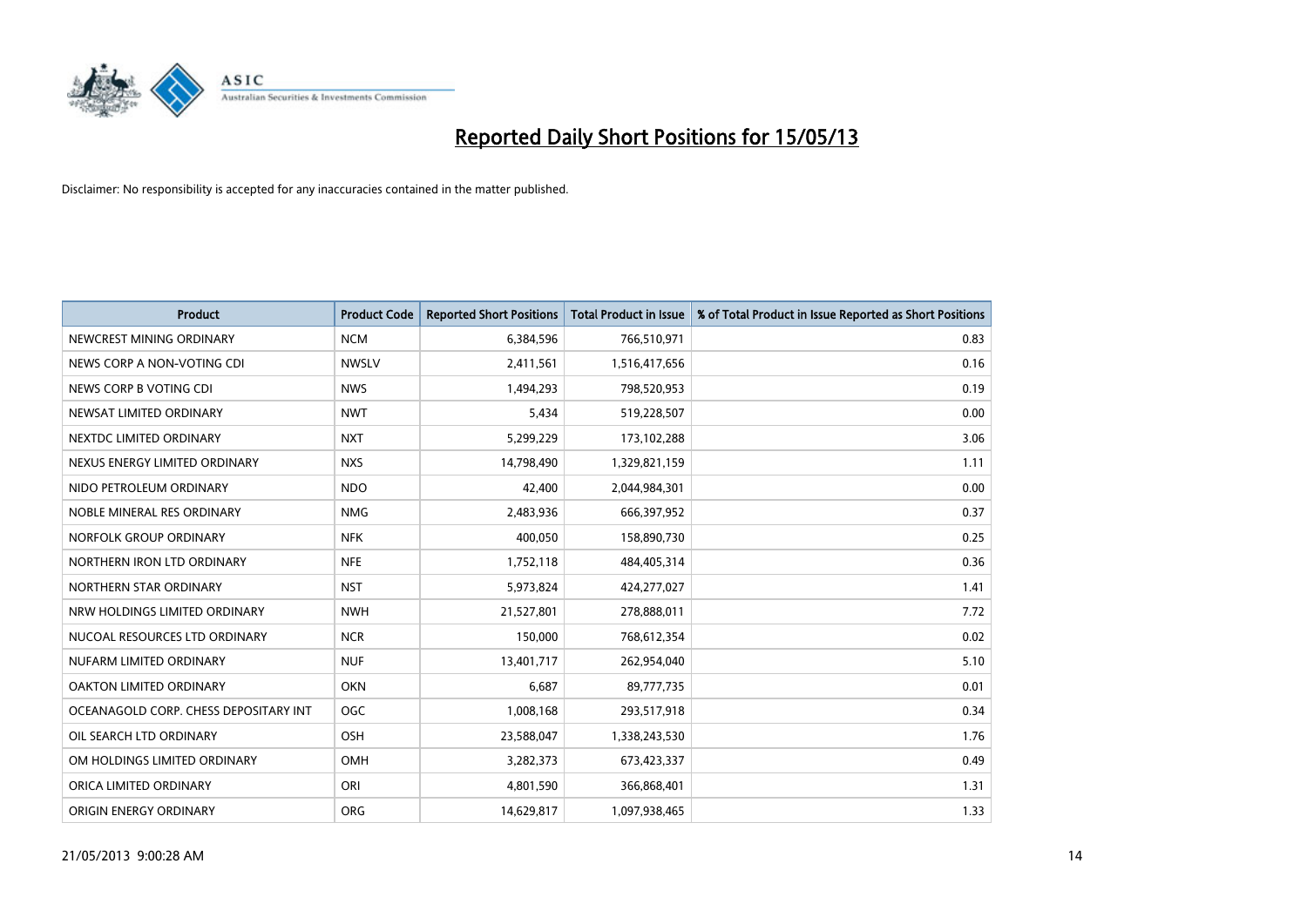

| <b>Product</b>               | <b>Product Code</b> | <b>Reported Short Positions</b> | <b>Total Product in Issue</b> | % of Total Product in Issue Reported as Short Positions |
|------------------------------|---------------------|---------------------------------|-------------------------------|---------------------------------------------------------|
| OROCOBRE LIMITED ORDINARY    | <b>ORE</b>          | 594,782                         | 117,745,140                   | 0.51                                                    |
| OROTONGROUP LIMITED ORDINARY | ORL                 | 165,591                         | 40,880,902                    | 0.41                                                    |
| ORPHEUS ENERGY LTD ORDINARY  | <b>OEG</b>          | 67,200                          | 130,475,919                   | 0.05                                                    |
| OZ MINERALS ORDINARY         | OZL                 | 24,414,425                      | 303,470,022                   | 8.05                                                    |
| PACIFIC BRANDS ORDINARY      | <b>PBG</b>          | 9,906,357                       | 912,915,695                   | 1.09                                                    |
| PALADIN ENERGY LTD ORDINARY  | PDN                 | 108,556,152                     | 837,187,808                   | 12.97                                                   |
| PANAUST LIMITED ORDINARY     | <b>PNA</b>          | 8,419,003                       | 615,911,205                   | 1.37                                                    |
| PANORAMIC RESOURCES ORDINARY | PAN                 | 2,222,005                       | 256,899,729                   | 0.86                                                    |
| PAPERLINX LIMITED ORDINARY   | <b>PPX</b>          | 47,901                          | 609,280,761                   | 0.01                                                    |
| PAPILLON RES LTD ORDINARY    | <b>PIR</b>          | 1,514,315                       | 336,978,210                   | 0.45                                                    |
| PATTIES FOODS LTD ORDINARY   | PFL                 | 10,001                          | 139,065,639                   | 0.01                                                    |
| PEET LIMITED ORDINARY        | <b>PPC</b>          | 3,639,716                       | 364,592,768                   | 1.00                                                    |
| PERILYA LIMITED ORDINARY     | PEM                 | 1,026,614                       | 769,316,426                   | 0.13                                                    |
| PERPETUAL LIMITED ORDINARY   | <b>PPT</b>          | 2,154,845                       | 41,980,678                    | 5.13                                                    |
| PERSEUS MINING LTD ORDINARY  | PRU                 | 18, 187, 434                    | 457,962,088                   | 3.97                                                    |
| PHARMAXIS LTD ORDINARY       | <b>PXS</b>          | 9,506,762                       | 308,543,389                   | 3.08                                                    |
| PLATINUM ASSET ORDINARY      | <b>PTM</b>          | 3,034,469                       | 561,347,878                   | 0.54                                                    |
| PLATINUM AUSTRALIA ORDINARY  | <b>PLA</b>          | 836,127                         | 504,968,043                   | 0.17                                                    |
| PMI GOLD CORP CDI 1:1        | <b>PVM</b>          | 232,274                         | 154,140,766                   | 0.15                                                    |
| PMP LIMITED ORDINARY         | <b>PMP</b>          | 78,840                          | 323,781,124                   | 0.02                                                    |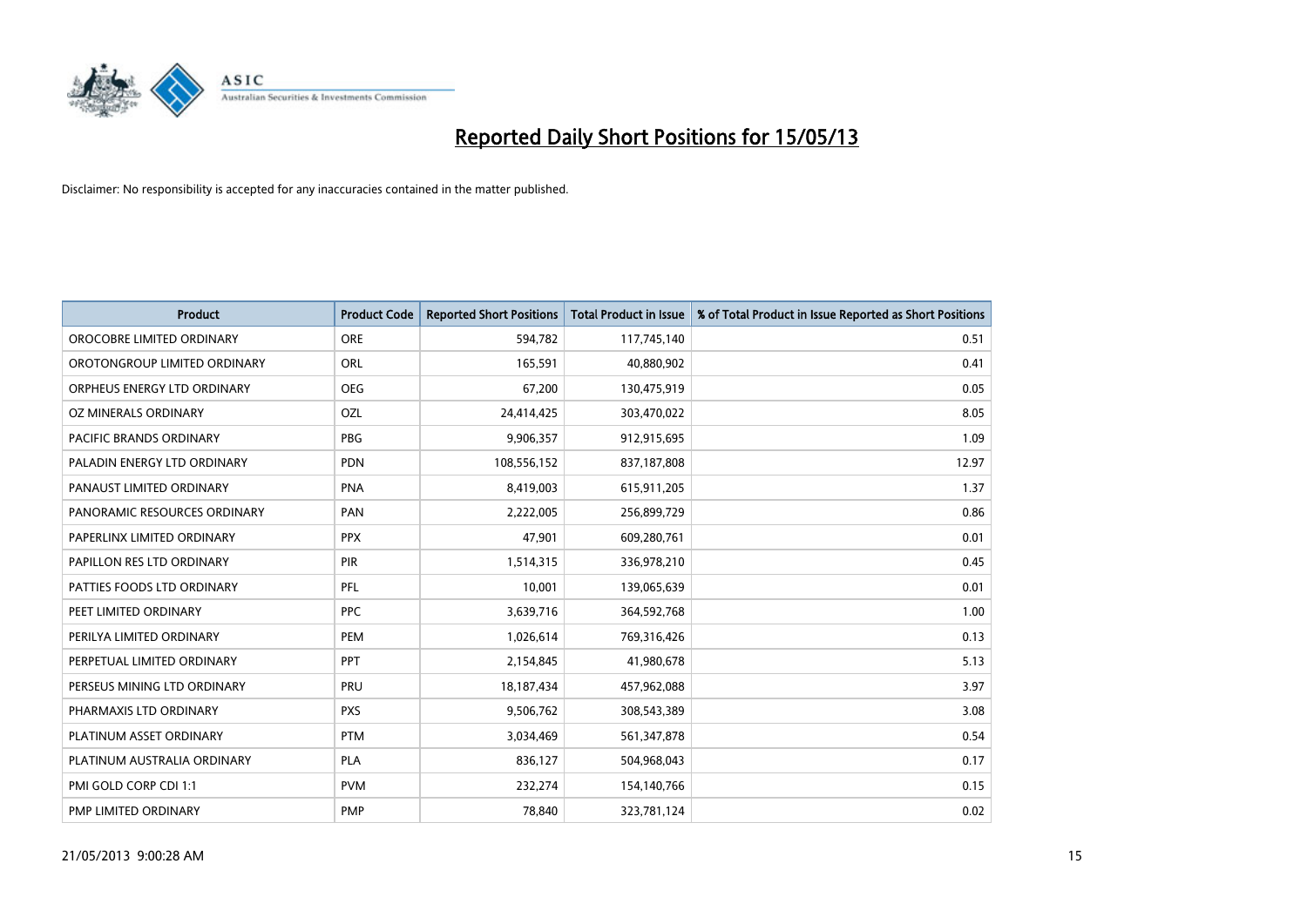

| <b>Product</b>                      | <b>Product Code</b> | <b>Reported Short Positions</b> | <b>Total Product in Issue</b> | % of Total Product in Issue Reported as Short Positions |
|-------------------------------------|---------------------|---------------------------------|-------------------------------|---------------------------------------------------------|
| PRANA BIOTECHNOLOGY ORDINARY        | PBT                 | 206,230                         | 381,610,426                   | 0.05                                                    |
| PREMIER INVESTMENTS ORDINARY        | <b>PMV</b>          | 230,322                         | 155,260,478                   | 0.15                                                    |
| PRIMA BIOMED LTD ORDINARY           | PRR                 | 932,590                         | 1,066,063,388                 | 0.09                                                    |
| PRIMARY HEALTH CARE ORDINARY        | <b>PRY</b>          | 18,196,009                      | 503,921,941                   | 3.61                                                    |
| PRIMEAG AUSTRALIA ORDINARY          | PAG                 | 36,341                          | 266,394,444                   | 0.01                                                    |
| PROGRAMMED ORDINARY                 | <b>PRG</b>          | 188,895                         | 118,179,696                   | 0.16                                                    |
| PURA VIDA ENERGY NL ORDINARY        | <b>PVD</b>          | 300,000                         | 76,303,514                    | 0.39                                                    |
| <b>QANTAS AIRWAYS ORDINARY</b>      | QAN                 | 25,377,187                      | 2,241,945,788                 | 1.13                                                    |
| <b>OBE INSURANCE GROUP ORDINARY</b> | <b>OBE</b>          | 51,262,138                      | 1,200,004,574                 | 4.27                                                    |
| ORXPHARMA LTD ORDINARY              | <b>QRX</b>          | 230,696                         | 144,648,106                   | 0.16                                                    |
| <b>QUBE HOLDINGS LTD ORDINARY</b>   | <b>QUB</b>          | 16,489,695                      | 928,965,547                   | 1.78                                                    |
| RAMELIUS RESOURCES ORDINARY         | <b>RMS</b>          | 5,594,830                       | 337,686,949                   | 1.66                                                    |
| RAMSAY HEALTH CARE ORDINARY         | <b>RHC</b>          | 1,665,040                       | 202,081,252                   | 0.82                                                    |
| RANGE RESOURCES LTD ORDINARY        | <b>RRS</b>          | 44,458                          | 2,853,862,345                 | 0.00                                                    |
| <b>RCR TOMLINSON ORDINARY</b>       | <b>RCR</b>          | 243,306                         | 132,431,265                   | 0.18                                                    |
| <b>REA GROUP ORDINARY</b>           | <b>REA</b>          | 60,911                          | 131,714,699                   | 0.05                                                    |
| RECKON LIMITED ORDINARY             | <b>RKN</b>          | 451,000                         | 129,488,015                   | 0.35                                                    |
| <b>RED 5 LIMITED ORDINARY</b>       | <b>RED</b>          | 789,746                         | 135,488,008                   | 0.58                                                    |
| <b>RED FORK ENERGY ORDINARY</b>     | <b>RFE</b>          | 4,272,447                       | 388,551,719                   | 1.10                                                    |
| REDBANK ENERGY LTD ORDINARY         | <b>AEI</b>          | 13                              | 786,287                       | 0.00                                                    |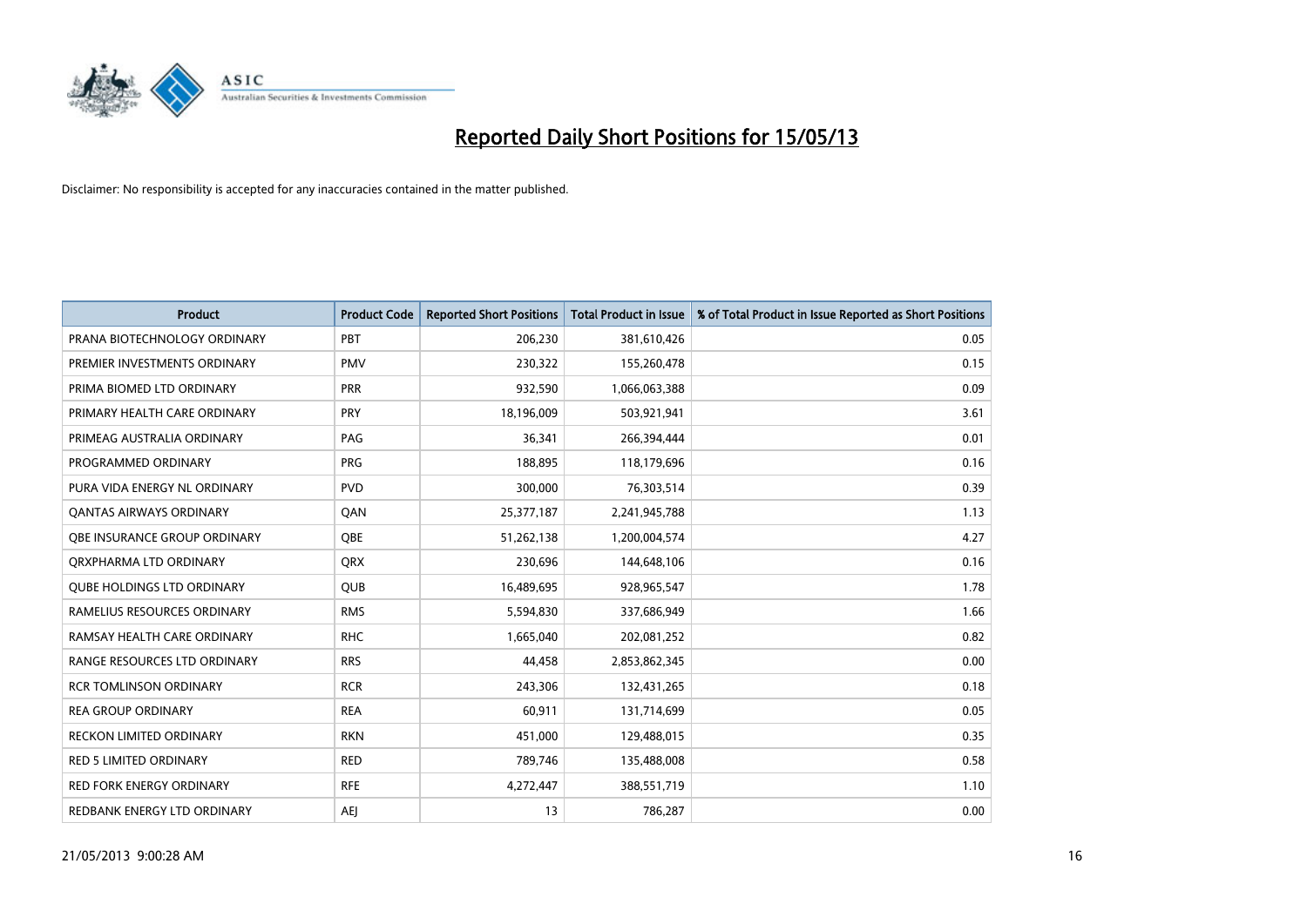

| <b>Product</b>                      | <b>Product Code</b> | <b>Reported Short Positions</b> | <b>Total Product in Issue</b> | % of Total Product in Issue Reported as Short Positions |
|-------------------------------------|---------------------|---------------------------------|-------------------------------|---------------------------------------------------------|
| <b>REDFLEX HOLDINGS ORDINARY</b>    | <b>RDF</b>          | 14,103                          | 110,762,310                   | 0.01                                                    |
| REECE AUSTRALIA LTD. ORDINARY       | <b>REH</b>          | 397                             | 99,600,000                    | 0.00                                                    |
| <b>REGIS RESOURCES ORDINARY</b>     | <b>RRL</b>          | 13,263,586                      | 475,613,655                   | 2.79                                                    |
| RESMED INC CDI 10:1                 | <b>RMD</b>          | 12,951,641                      | 1,556,242,300                 | 0.83                                                    |
| <b>RESOLUTE MINING ORDINARY</b>     | <b>RSG</b>          | 2,114,279                       | 643,094,224                   | 0.33                                                    |
| <b>RESOURCE GENERATION ORDINARY</b> | <b>RES</b>          | 170,072                         | 284,698,002                   | 0.06                                                    |
| RETAIL FOOD GROUP ORDINARY          | <b>RFG</b>          | 874,070                         | 130,227,856                   | 0.67                                                    |
| REX MINERALS LIMITED ORDINARY       | <b>RXM</b>          | 2,480,369                       | 188,907,284                   | 1.31                                                    |
| RHG LIMITED ORDINARY                | <b>RHG</b>          | 2,772                           | 308,483,177                   | 0.00                                                    |
| <b>RIALTO ENERGY ORDINARY</b>       | <b>RIA</b>          | 41                              | 682,929,991                   | 0.00                                                    |
| RIDLEY CORPORATION ORDINARY         | <b>RIC</b>          | 1,359,619                       | 307,817,071                   | 0.44                                                    |
| RIO TINTO LIMITED ORDINARY          | <b>RIO</b>          | 10,635,803                      | 435,758,720                   | 2.44                                                    |
| ROC OIL COMPANY ORDINARY            | <b>ROC</b>          | 1,397,011                       | 683,235,552                   | 0.20                                                    |
| <b>RURALCO HOLDINGS ORDINARY</b>    | <b>RHL</b>          | 12,000                          | 55,019,284                    | 0.02                                                    |
| SAI GLOBAL LIMITED ORDINARY         | SAI                 | 14,164,690                      | 209,440,120                   | 6.76                                                    |
| SALMAT LIMITED ORDINARY             | <b>SLM</b>          | 104,676                         | 159,812,799                   | 0.07                                                    |
| SAMSON OIL & GAS LTD ORDINARY       | SSN                 | 2,119,000                       | 2,114,831,858                 | 0.10                                                    |
| SANDFIRE RESOURCES ORDINARY         | <b>SFR</b>          | 4,083,039                       | 153,650,968                   | 2.66                                                    |
| <b>SANTOS LTD ORDINARY</b>          | <b>STO</b>          | 2,968,426                       | 964,270,203                   | 0.31                                                    |
| SARACEN MINERAL ORDINARY            | SAR                 | 18,076,431                      | 595,263,186                   | 3.04                                                    |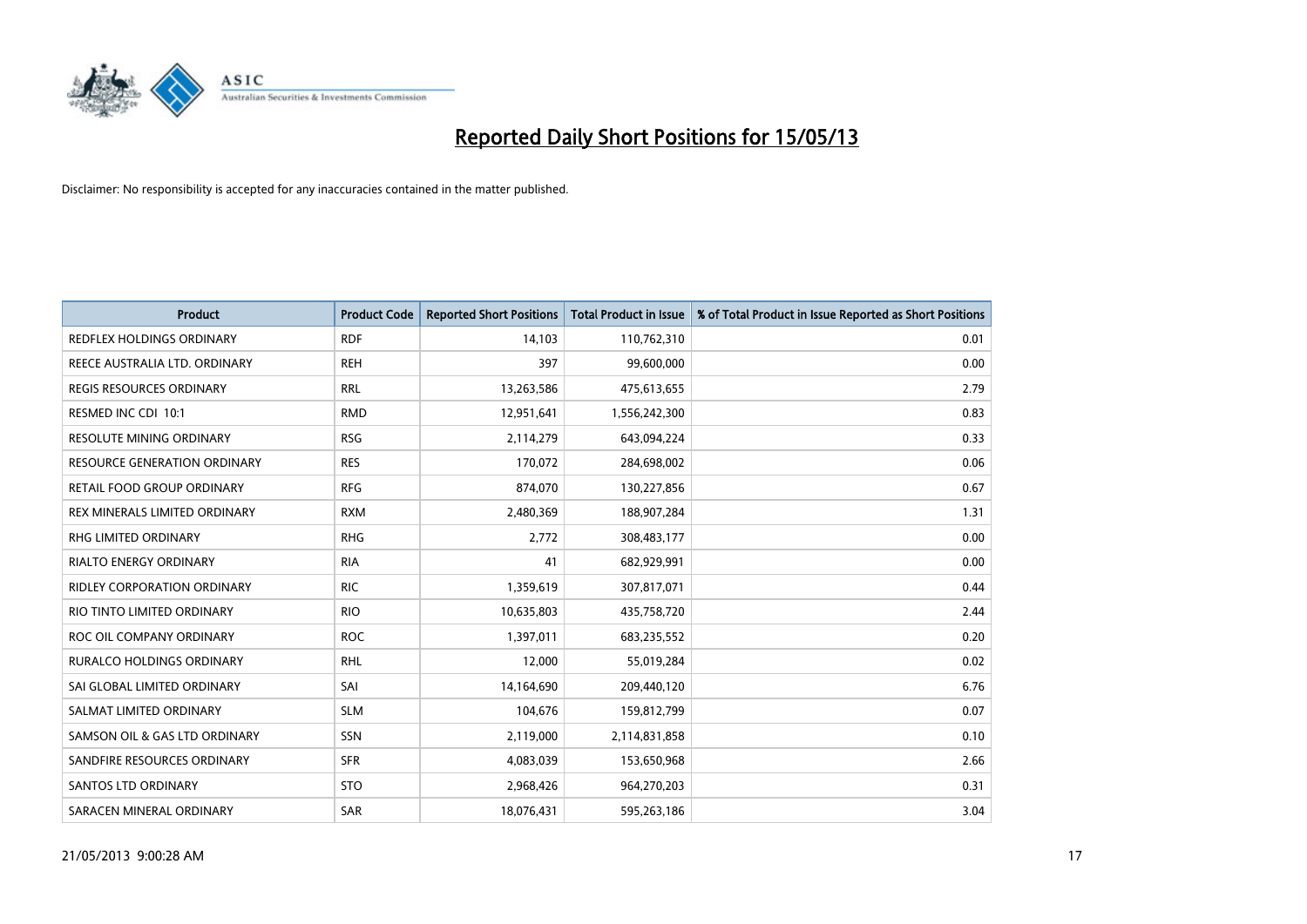

| <b>Product</b>                               | <b>Product Code</b> | <b>Reported Short Positions</b> | <b>Total Product in Issue</b> | % of Total Product in Issue Reported as Short Positions |
|----------------------------------------------|---------------------|---------------------------------|-------------------------------|---------------------------------------------------------|
| <b>SCA PROPERTY GROUP STAPLED SECURITIES</b> | SCP                 | 32,000,369                      | 585,455,114                   | 5.47                                                    |
| SEDGMAN LIMITED ORDINARY                     | <b>SDM</b>          | 763,467                         | 220,368,310                   | 0.35                                                    |
| <b>SEEK LIMITED ORDINARY</b>                 | <b>SEK</b>          | 13,331,460                      | 337,833,019                   | 3.95                                                    |
| SELECT HARVESTS ORDINARY                     | <b>SHV</b>          | 358,614                         | 57,462,851                    | 0.62                                                    |
| SENEX ENERGY LIMITED ORDINARY                | <b>SXY</b>          | 20,519,877                      | 1,140,804,837                 | 1.80                                                    |
| SERVICE STREAM ORDINARY                      | <b>SSM</b>          | 644.168                         | 283,418,867                   | 0.23                                                    |
| SEVEN GROUP HOLDINGS ORDINARY                | <b>SVW</b>          | 1,488,628                       | 308,160,281                   | 0.48                                                    |
| SEVEN WEST MEDIA LTD ORDINARY                | <b>SWM</b>          | 11,947,803                      | 999,160,872                   | 1.20                                                    |
| SIGMA PHARMACEUTICAL ORDINARY                | <b>SIP</b>          | 10,984,265                      | 1,151,625,141                 | 0.95                                                    |
| SILEX SYSTEMS ORDINARY                       | <b>SLX</b>          | 1,740,558                       | 170,232,464                   | 1.02                                                    |
| SILVER CHEF LIMITED ORDINARY                 | SIV                 | 8,472                           | 28,762,745                    | 0.03                                                    |
| SILVER LAKE RESOURCE ORDINARY                | <b>SLR</b>          | 7,468,726                       | 379,048,750                   | 1.97                                                    |
| SIMS METAL MGMT LTD ORDINARY                 | SGM                 | 12,653,651                      | 204,309,387                   | 6.19                                                    |
| SINGAPORE TELECOMM. CHESS DEPOSITARY INT     | <b>SGT</b>          | 877,031                         | 190,299,121                   | 0.46                                                    |
| SIRIUS RESOURCES NL ORDINARY                 | <b>SIR</b>          | 1,444,888                       | 224,620,167                   | 0.64                                                    |
| SIRTEX MEDICAL ORDINARY                      | <b>SRX</b>          | 871,273                         | 55,768,136                    | 1.56                                                    |
| SKILLED GROUP LTD ORDINARY                   | <b>SKE</b>          | 4,739,506                       | 233,533,526                   | 2.03                                                    |
| <b>SLATER &amp; GORDON ORDINARY</b>          | <b>SGH</b>          | 259,889                         | 194,073,908                   | 0.13                                                    |
| SMS MANAGEMENT, ORDINARY                     | <b>SMX</b>          | 2,249,043                       | 69,378,477                    | 3.24                                                    |
| SONIC HEALTHCARE ORDINARY                    | <b>SHL</b>          | 11,760,424                      | 396,761,181                   | 2.96                                                    |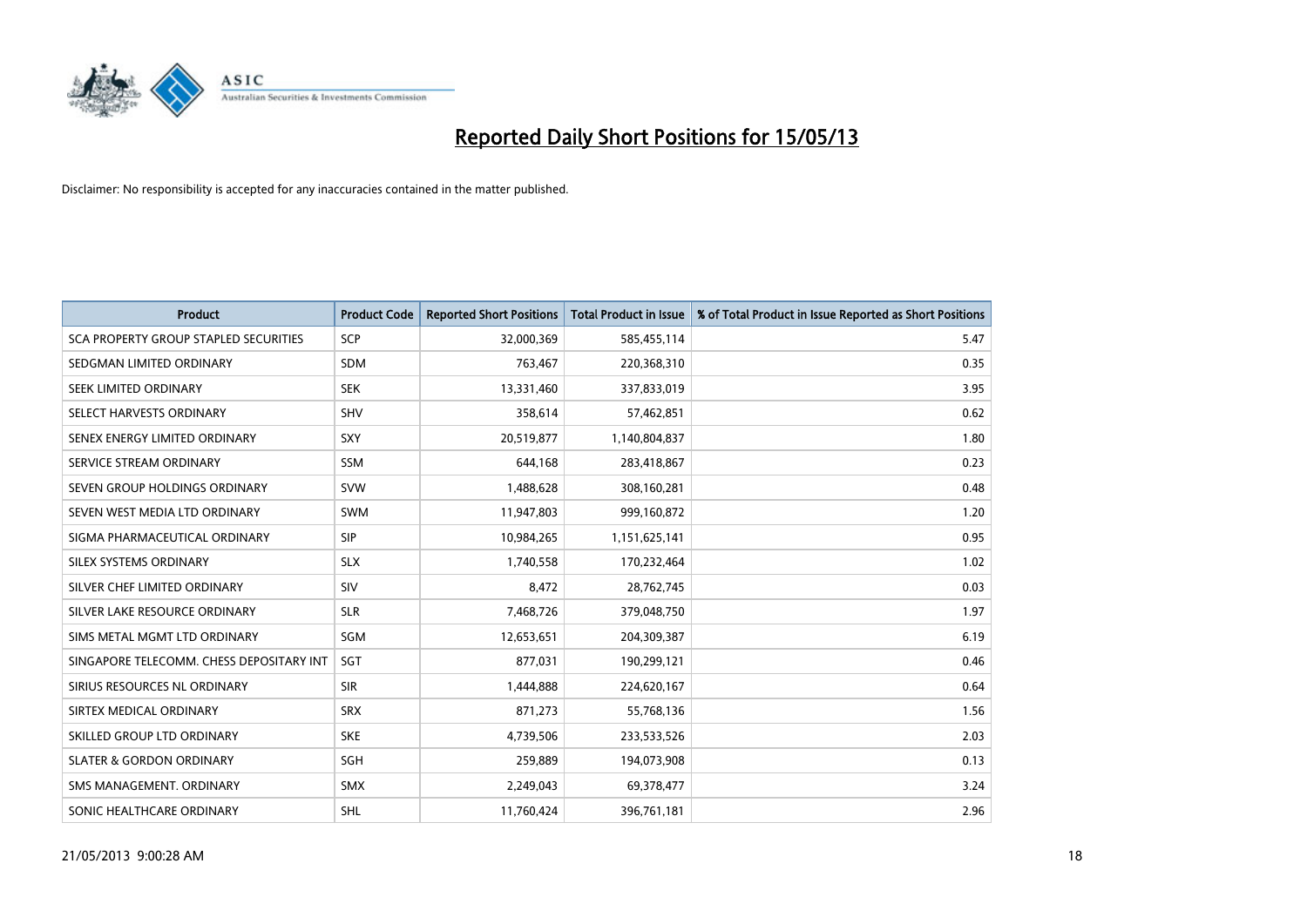

| <b>Product</b>                           | <b>Product Code</b> | <b>Reported Short Positions</b> | <b>Total Product in Issue</b> | % of Total Product in Issue Reported as Short Positions |
|------------------------------------------|---------------------|---------------------------------|-------------------------------|---------------------------------------------------------|
| SOUL PATTINSON (W.H) ORDINARY            | SOL                 | 26,263                          | 239,395,320                   | 0.01                                                    |
| SP AUSNET STAPLED SECURITIES             | <b>SPN</b>          | 19,667,653                      | 3,367,543,113                 | 0.58                                                    |
| SPARK INFRASTRUCTURE STAPLED NOTE & UNIT | SKI                 | 52,881,791                      | 1,326,734,264                 | 3.99                                                    |
| SPDR 200 FUND ETF UNITS                  | <b>STW</b>          | 84,000                          | 45,551,346                    | 0.18                                                    |
| SPECIALTY FASHION ORDINARY               | <b>SFH</b>          | 1,000,000                       | 192,236,121                   | 0.52                                                    |
| ST BARBARA LIMITED ORDINARY              | <b>SBM</b>          | 13,917,322                      | 488,074,077                   | 2.85                                                    |
| STARPHARMA HOLDINGS ORDINARY             | <b>SPL</b>          | 12,521,634                      | 283,665,948                   | 4.41                                                    |
| STHN CROSS MEDIA ORDINARY                | <b>SXL</b>          | 6,842,050                       | 704,858,524                   | 0.97                                                    |
| STOCKLAND UNITS/ORD STAPLED              | SGP                 | 9,939,403                       | 2,202,657,963                 | 0.45                                                    |
| STRAITS RES LTD. ORDINARY                | SRO                 | 54,860                          | 1,164,150,159                 | 0.00                                                    |
| STW COMMUNICATIONS ORDINARY              | SGN                 | 31,751                          | 403,828,512                   | 0.01                                                    |
| SUNCORP GROUP LTD ORDINARY               | <b>SUN</b>          | 5,114,570                       | 1,286,600,980                 | 0.40                                                    |
| SUNDANCE ENERGY ORDINARY                 | <b>SEA</b>          | 1,772,508                       | 402,425,140                   | 0.44                                                    |
| SUNDANCE RESOURCES ORDINARY              | <b>SDL</b>          | 24,492,049                      | 3,072,110,985                 | 0.80                                                    |
| SUNLAND GROUP LTD ORDINARY               | <b>SDG</b>          | 18,391                          | 189,417,674                   | 0.01                                                    |
| SUPER RET REP LTD ORDINARY               | <b>SUL</b>          | 595,274                         | 196,472,811                   | 0.30                                                    |
| SYD AIRPORT STAPLED US PROHIBIT.         | <b>SYD</b>          | 27,433,898                      | 1,861,210,782                 | 1.47                                                    |
| SYRAH RESOURCES ORDINARY                 | <b>SYR</b>          | 607,702                         | 147,767,623                   | 0.41                                                    |
| TABCORP HOLDINGS LTD ORDINARY            | <b>TAH</b>          | 17,455,504                      | 744,885,690                   | 2.34                                                    |
| TALON PETROLEUM LTD ORDINARY             | <b>TPD</b>          | 38,218                          | 102,135,433                   | 0.04                                                    |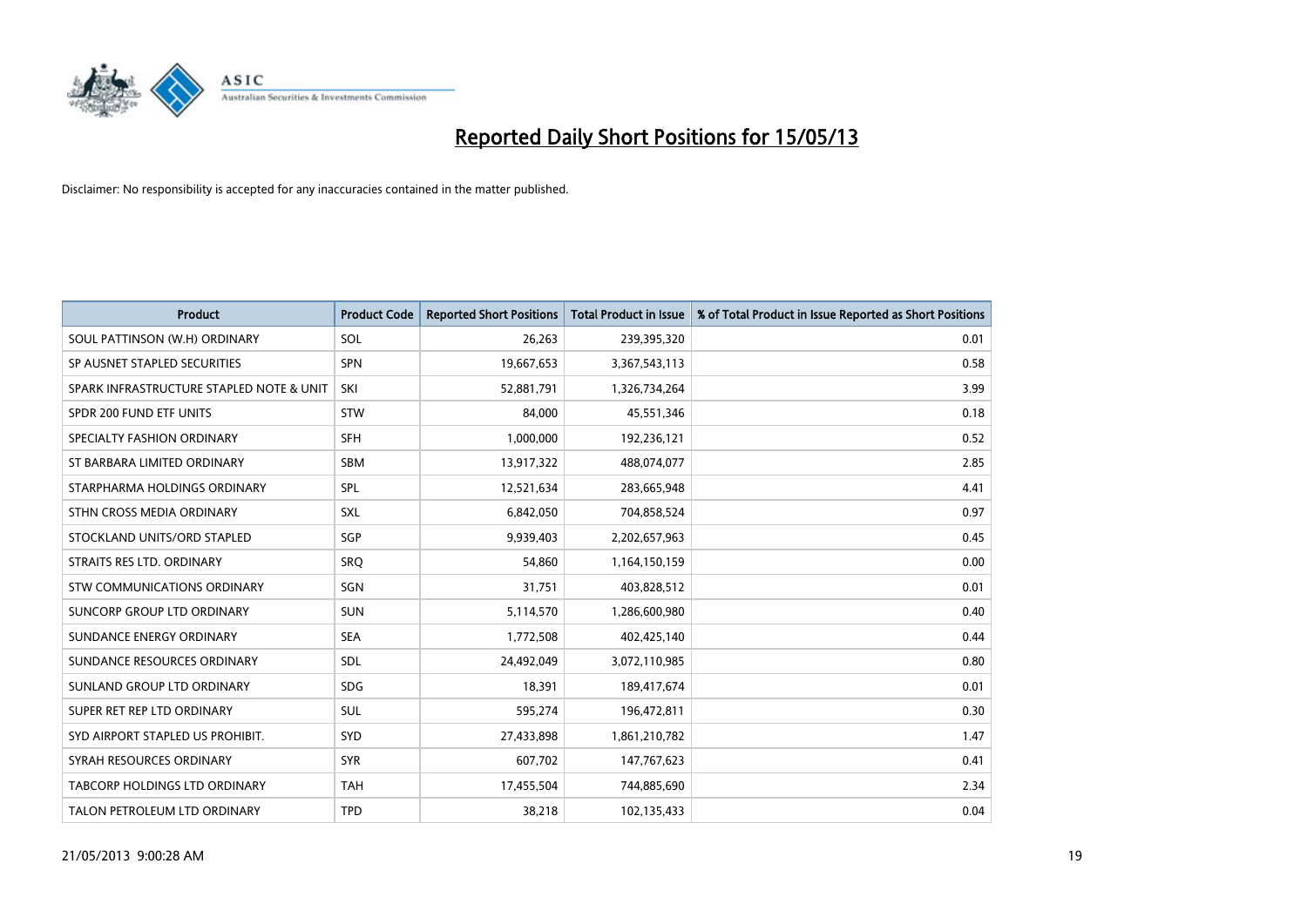

| <b>Product</b>                       | <b>Product Code</b> | <b>Reported Short Positions</b> | <b>Total Product in Issue</b> | % of Total Product in Issue Reported as Short Positions |
|--------------------------------------|---------------------|---------------------------------|-------------------------------|---------------------------------------------------------|
| TANAMI GOLD NL ORDINARY              | <b>TAM</b>          | 595,068                         | 587,548,523                   | 0.10                                                    |
| TAP OIL LIMITED ORDINARY             | <b>TAP</b>          | 1,159,509                       | 241,608,606                   | 0.48                                                    |
| <b>TATTS GROUP LTD ORDINARY</b>      | <b>TTS</b>          | 16,047,970                      | 1,402,708,406                 | 1.14                                                    |
| TELECOM CORPORATION ORDINARY         | <b>TEL</b>          | 15,722,283                      | 1,816,996,340                 | 0.87                                                    |
| <b>TELSTRA CORPORATION, ORDINARY</b> | <b>TLS</b>          | 27,518,865                      | 12,443,074,357                | 0.22                                                    |
| TEN NETWORK HOLDINGS ORDINARY        | <b>TEN</b>          | 84,989,609                      | 2,586,970,845                 | 3.29                                                    |
| TERANGA GOLD CORP CDI 1:1            | <b>TGZ</b>          | 45,536                          | 173,285,133                   | 0.03                                                    |
| THE REJECT SHOP ORDINARY             | <b>TRS</b>          | 1,658,079                       | 27,944,072                    | 5.93                                                    |
| THORN GROUP LIMITED ORDINARY         | <b>TGA</b>          | 37,156                          | 147,584,880                   | 0.03                                                    |
| <b>TIGER RESOURCES ORDINARY</b>      | <b>TGS</b>          | 2,672,823                       | 674,770,269                   | 0.40                                                    |
| TOLL HOLDINGS LTD ORDINARY           | <b>TOL</b>          | 33,227,845                      | 717,133,875                   | 4.63                                                    |
| TOX FREE SOLUTIONS ORDINARY          | <b>TOX</b>          | 791,956                         | 129,607,453                   | 0.61                                                    |
| TPG TELECOM LIMITED ORDINARY         | <b>TPM</b>          | 980,948                         | 793,808,141                   | 0.12                                                    |
| <b>TRADE ME GROUP ORDINARY</b>       | <b>TME</b>          | 433,939                         | 396,017,568                   | 0.11                                                    |
| <b>TRANSFIELD SERVICES ORDINARY</b>  | <b>TSE</b>          | 12,579,989                      | 512,457,716                   | 2.45                                                    |
| TRANSPACIFIC INDUST. ORDINARY        | <b>TPI</b>          | 2,997,103                       | 1,578,563,490                 | 0.19                                                    |
| TRANSURBAN GROUP TRIPLE STAPLED SEC. | <b>TCL</b>          | 5,510,176                       | 1,481,594,818                 | 0.37                                                    |
| TREASURY WINE ESTATE ORDINARY        | <b>TWE</b>          | 17,705,081                      | 647,227,144                   | 2.74                                                    |
| TROY RESOURCES LTD ORDINARY          | <b>TRY</b>          | 4,509,837                       | 91,318,649                    | 4.94                                                    |
| UGL LIMITED ORDINARY                 | UGL                 | 11,926,929                      | 166,511,240                   | 7.16                                                    |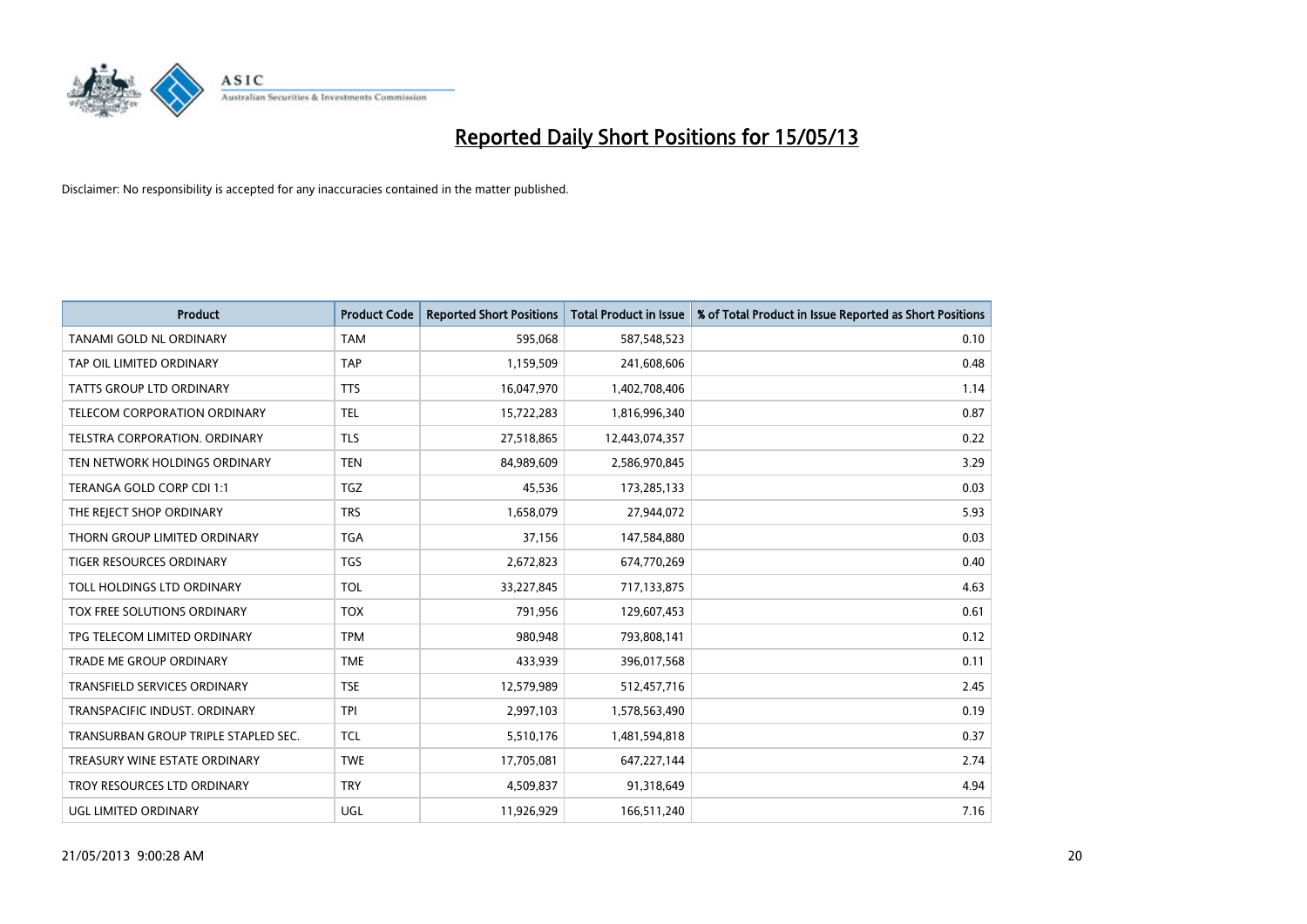

| <b>Product</b>                           | <b>Product Code</b> | <b>Reported Short Positions</b> | <b>Total Product in Issue</b> | % of Total Product in Issue Reported as Short Positions |
|------------------------------------------|---------------------|---------------------------------|-------------------------------|---------------------------------------------------------|
| UXC LIMITED ORDINARY                     | <b>UXC</b>          | 149,710                         | 308,806,649                   | 0.05                                                    |
| VIRGIN AUS HLDG LTD ORDINARY             | <b>VAH</b>          | 55,530,471                      | 2,581,231,776                 | 2.15                                                    |
| <b>VNGD AUS SHARES ETF UNITS</b>         | VAS                 | 774                             | 6,133,376                     | 0.01                                                    |
| <b>VOCUS COMMS LTD ORDINARY</b>          | <b>VOC</b>          | 105,510                         | 78,017,825                    | 0.14                                                    |
| <b>WATPAC LIMITED ORDINARY</b>           | <b>WTP</b>          | 131,539                         | 184,332,526                   | 0.07                                                    |
| <b>WDS LIMITED ORDINARY</b>              | <b>WDS</b>          | 7                               | 144,740,614                   | 0.00                                                    |
| WEBIET LIMITED ORDINARY                  | <b>WEB</b>          | 585,642                         | 79,397,959                    | 0.74                                                    |
| <b>WESFARMERS LIMITED ORDINARY</b>       | <b>WES</b>          | 27,559,905                      | 1,006,665,540                 | 2.74                                                    |
| WESFARMERS LIMITED PARTIALLY PROTECTED   | <b>WESN</b>         | 47,908                          | 150,528,058                   | 0.03                                                    |
| <b>WESTERN AREAS LTD ORDINARY</b>        | <b>WSA</b>          | 15,942,266                      | 196,843,803                   | 8.10                                                    |
| WESTERN DESERT RES. ORDINARY             | <b>WDR</b>          | 1,891,818                       | 360,853,631                   | 0.52                                                    |
| WESTFIELD GROUP ORD/UNIT STAPLED SEC     | <b>WDC</b>          | 11,306,228                      | 2,194,138,450                 | 0.52                                                    |
| <b>WESTFIELD RETAIL TST UNIT STAPLED</b> | <b>WRT</b>          | 19,556,040                      | 3,054,166,195                 | 0.64                                                    |
| WESTPAC BANKING CORP ORDINARY            | <b>WBC</b>          | 18,689,531                      | 3,103,729,084                 | 0.60                                                    |
| WHITE ENERGY COMPANY ORDINARY            | <b>WEC</b>          | 233,455                         | 322,974,494                   | 0.07                                                    |
| WHITEHAVEN COAL ORDINARY                 | <b>WHC</b>          | 106,766,642                     | 1,025,635,023                 | 10.41                                                   |
| WHK GROUP LIMITED ORDINARY               | <b>WHG</b>          | 956,067                         | 265,200,652                   | 0.36                                                    |
| WIDE BAY AUST LTD ORDINARY               | <b>WBB</b>          | 267                             | 36,238,600                    | 0.00                                                    |
| WINDIMURRA VANADIUM ORDINARY             | <b>WVL</b>          | 20,461                          | 19,284,366                    | 0.11                                                    |
| WOODSIDE PETROLEUM ORDINARY              | <b>WPL</b>          | 3,184,542                       | 823,910,657                   | 0.39                                                    |